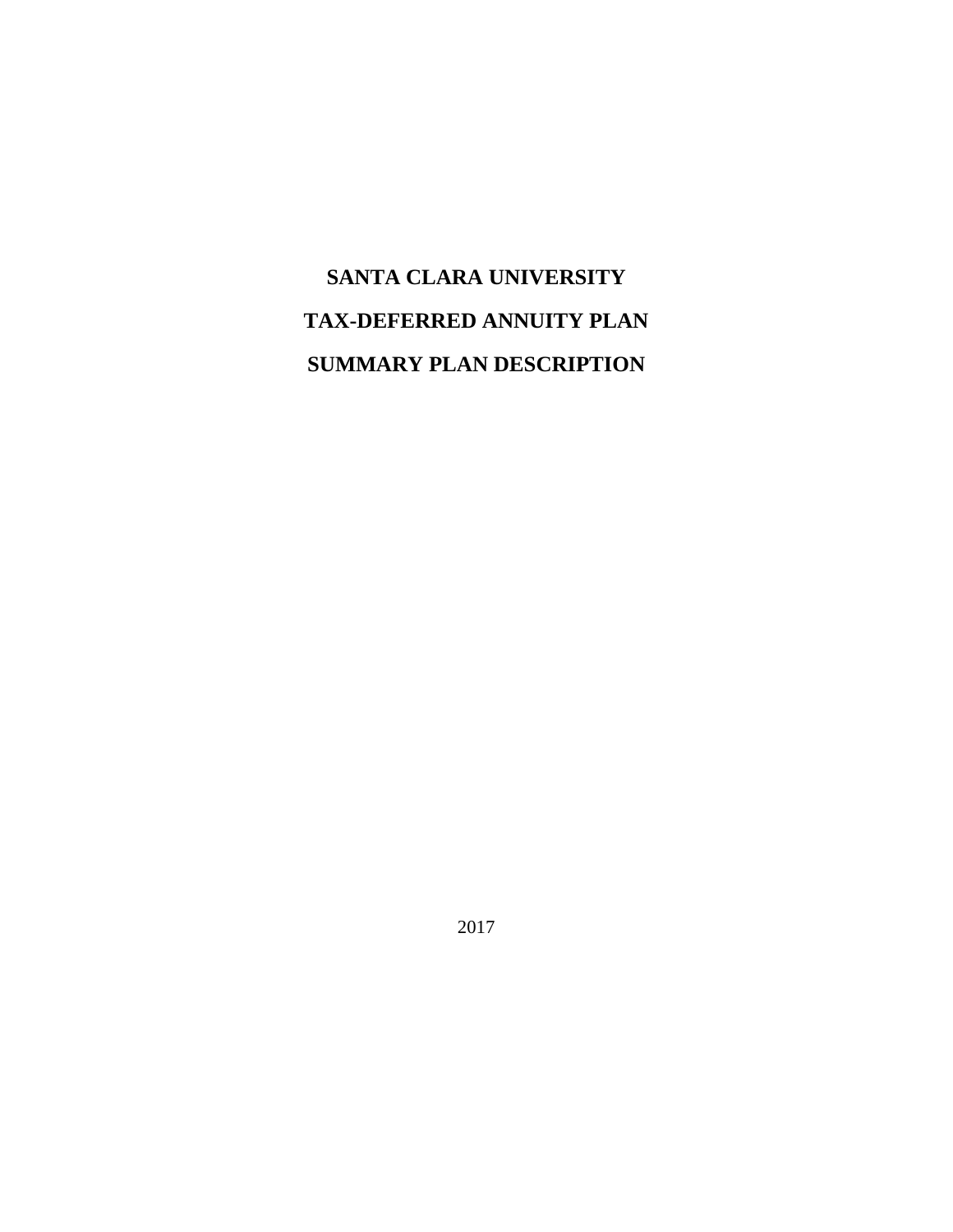# **SANTA CLARA UNIVERSITY TAX-DEFERRED ANNUITY PLAN SUMMARY PLAN DESCRIPTION**

#### <span id="page-1-0"></span>*I. Introduction And Purpose*

This Summary Plan Description ("SPD") explains the basic provisions of the Santa Clara University Defined Tax-Deferred Annuity Plan (the "Plan"). Federal regulations require that you be informed of the benefits which the Plan provides, the persons responsible for the operation of the Plan and your obligations and rights under the Plan. If you do not understand any part of this SPD, please contact Santa Clara University (the "University").

The Plan is designed and intended to be a "tax-sheltered annuity plan" which meets the requirements of Section 403(b) of the Internal Revenue Code (the "Code"). Contributions and benefits under a tax-sheltered annuity plan qualify for special treatment under the tax laws.

The detailed provisions of the Plan do not appear in this SPD. They are set forth in the Plan document that establishes the Plan. Copies of the Plan document are available for your inspection at the offices of the University at 500 El Camino Real, Santa Clara, California 95053. If you would like a copy, the Plan Administrator will provide you with a copy upon your request, at a charge to you to cover the costs of duplication. Although no differences between the Plan and this SPD are intended, the terms of the Plan will govern in the event any differences arise. Terms that are capitalized in this SPD have the same meaning as those terms have in the Plan.

The Plan is established and maintained solely for the benefit of Plan Participants and their beneficiaries. The provisions of the Plan will be applied uniformly and consistently to all Participants.

## <span id="page-1-1"></span>*II. Who Is Eligible To Participate In The Plan?*

Generally, any employee of the University is eligible to participate in the Plan, except for the following employees:

- Student Employees,
- Non-resident aliens with no US source income,
- Part-time employees (including on-call Employees),
- Leased Employees,
- Employees of the Jesuit School of Theology at Berkeley. Generally, references to the University shall also mean the Jesuit School of Theology at Berkeley.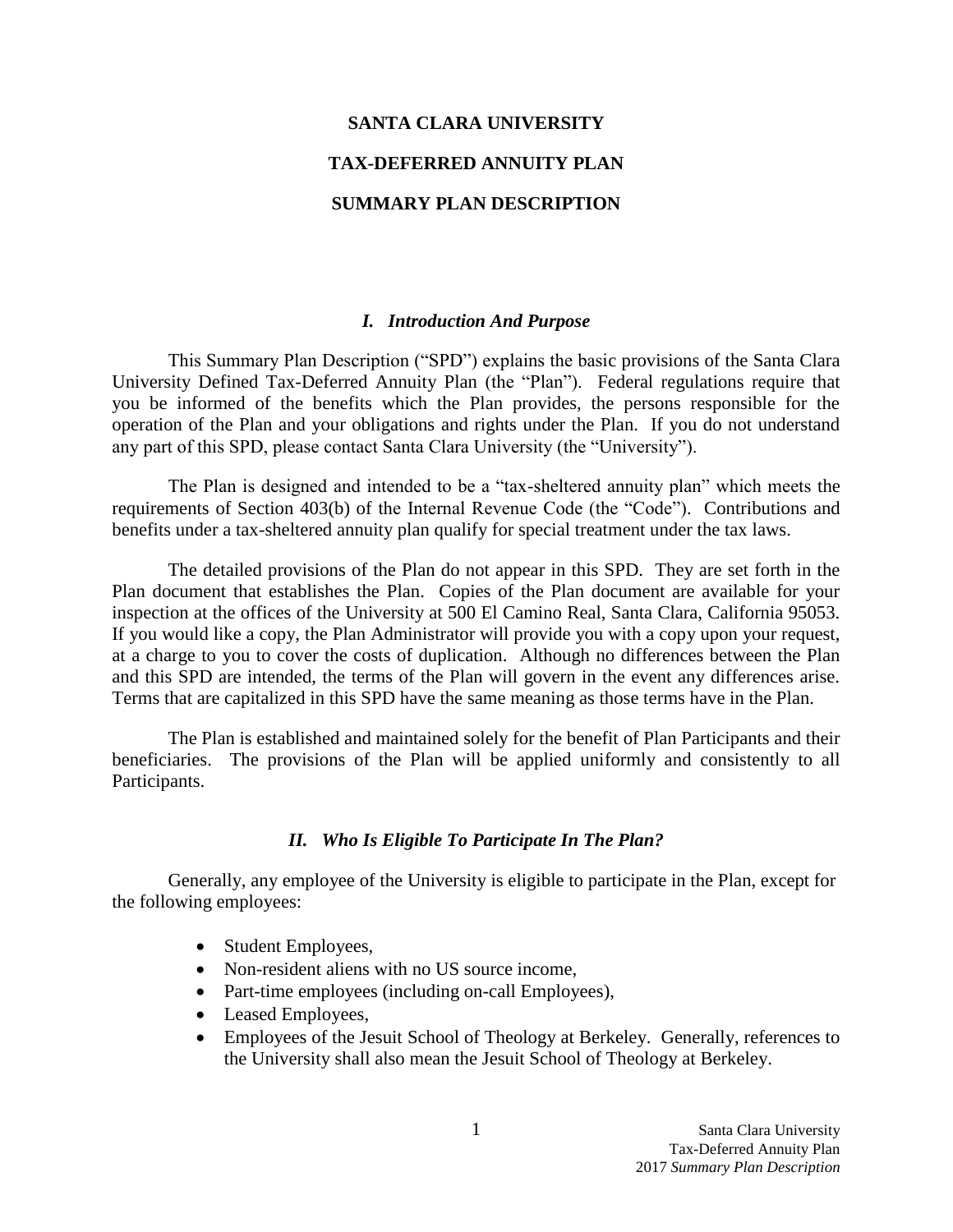Part-time employees are employees characterized on the records of the University as parttime (including on-call employees but excluding faculty) who are reasonably expected to complete less than 1,000 Hours of Service in their first eligibility period, and do not complete at least 1,000 Hours of Service in that or any subsequent eligibility period. Your first eligibility period is the 12-month period that begins on the date you started working for the University. If you fail to complete 1,000 Hours of Service in that period, your subsequent eligibility periods will be the Plan Year, beginning with the Plan Year that includes the first anniversary of the date you started working for the University. Once you have completed 1,000 hours in an eligibility period, you will not lose your eligibility solely on your failure to complete 1,000 hours in a future Plan Year.

An "Hour of Service" is any hour for which you have a right to be paid. This includes hours of vacation, holidays, illness, back-pay and the time you are on a paid, approved leave of absence.

## <span id="page-2-0"></span>*III. When Does Participation In The Plan Begin?*

## 1. For Participants Other than Part-Time Employees.

Each eligible employee described in Question *I***.** *Who Is Eligible To Participate In The Plan?*, other than an employee classified as a part-time employee on the records of the University, may begin to participate in the Plan first day of the month coinciding with or next following his or her date of hire.

Example 1: Stacy is hired full time employee by the University on September 17, 2016. Stacy will become a participant in the Plan on October 1, 2016.

Example 2: Nancy is employed by University as a part-time administrative assistant on April 5, 2015. She completes 1,000 Hours of Service in the April 5, 2015-April 4, 2016 period. Nancy will become a participant in the Plan on May 1, 2016 if she is still employed on that date.

Example 3: Assume the same facts as Example 2 in this Question III except Nancy does not complete 1,000 Hours of Service in the April 5, 2015-April 4, 2016 period. She will not become a participant on May 1, 2016. Nancy completes 1,000 Hours of Service in the January 1, 2016- December 31, 2016 period. Therefore, Nancy becomes eligible to participate in the Plan on January 1, 2017.

If you have satisfied the University's service requirement, but you are excluded from participation in Plan because you are an excluded employee, you will become a Participant in the Plan as soon as you cease to be an excluded employee, or if later, the date that you would have otherwise entered the Plan, while still working for the University.

Example 4: Judy is a student at the University who works in the library. Judy graduates on June 15, 2015 and accepts a full-time position on the library staff. Because student employees are excluded, Judy was not eligible to participate in the Plan prior to June 15, 2015. However, Judy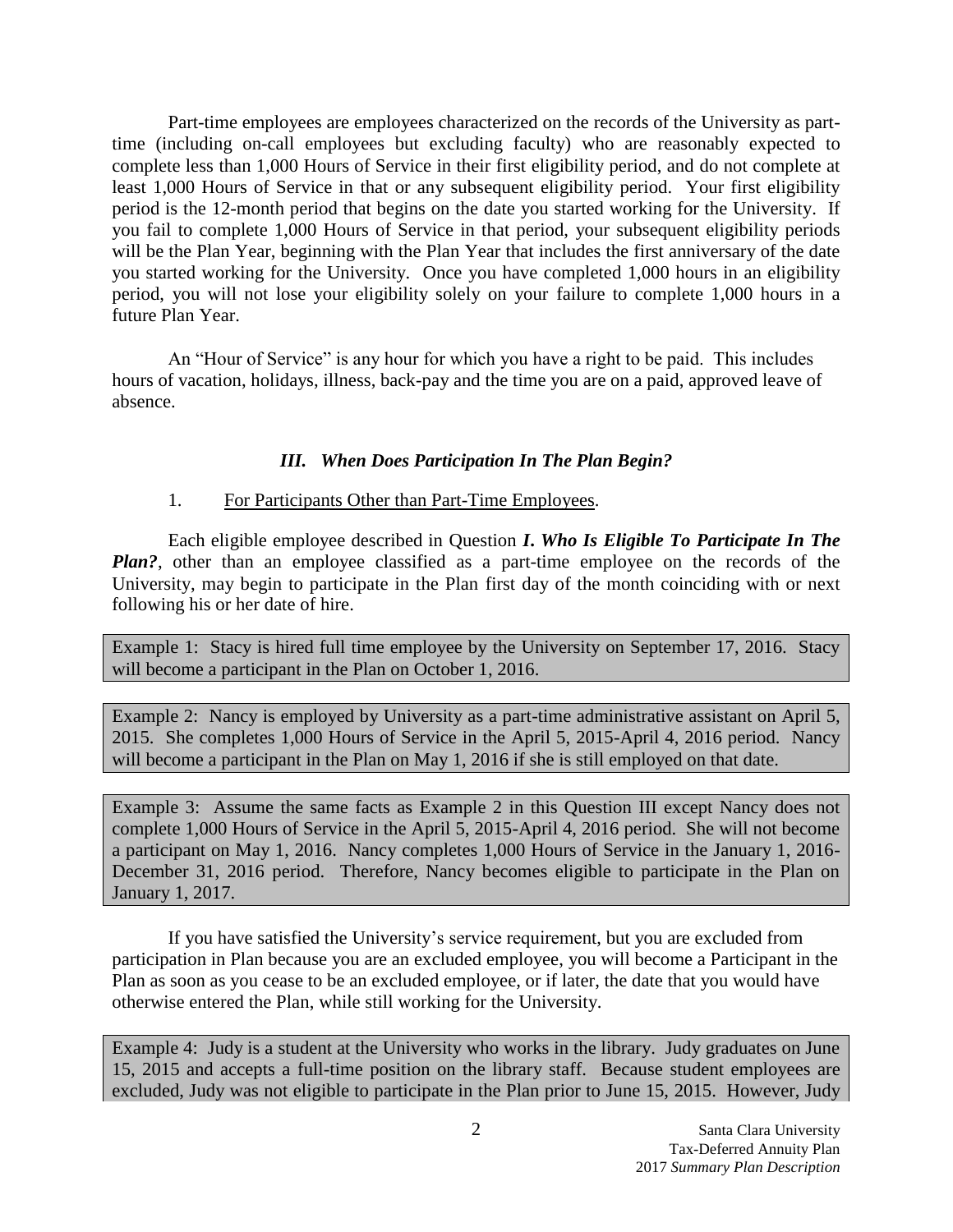became an eligible employee when she became a non-student full-time employee of the University. Therefore, Judy is eligible to participate in the Plan as of June 15, 2015.

# 2. For Part-Time Employees.

An employee who is classified as part-time employee on the records of the University may begin to participate in the Plan on the first day of the month coincident with or next following his or her completion one Year of Service, as described above in Question *II. Who is Eligible To Participate In The Plan?*

Example 5: Edward was hired on July 23, 2015 as a part-time employee. During the July 23, 2015-July 22, 2016 period, he is not expected to complete 1,000 hours. In that period, he actually completes 860 hours of service and therefore was not credited with a Year of Service. During the January 1, 2016-December 31, 2016 period, he completes 1,027 hours of service. On January 1, 2017, Edward is eligible to participate in the Plan.

If you cease being a Participant in the Plan because you have terminated employment with the University, and you are later rehired by the University, you will begin to participate in the Plan as of the date you are rehired as long as you are an eligible employee on your reemployment date.

# <span id="page-3-0"></span>*IV. Are There Any Actions I Need To Take When I Become a Participant?*

Yes. Your participation in the Plan will not begin until such time a salary reduction agreement is made. You may make a salary reduction agreement by accessing your account as follows:

|            | Fidelity Investments: http://www.fidelity.com/atwork | or 1-800-343-0860  |
|------------|------------------------------------------------------|--------------------|
| TIAA-CREF: | http://www.tiaa-cref.org                             | or 1-800-842-2776. |

# <span id="page-3-1"></span>*V. How Are Contributions Made To The Plan?*

Contributions may be made to the Plan in the following ways:

1. *Deferrals*. You may make a written election, by completing a salary reduction agreement, to have a portion of your Compensation (as defined below) contributed to the Plan, either on a before-tax basis or an after-tax basis. Deferrals made on a before-tax basis are called "Pre-tax Deferrals" and deferrals made on an after-tax basis are called "Roth Elective Deferrals." Collectively, such contributions are called "Deferrals" in this SPD. (See Question *VII***.** *What Is The Difference Between Roth Elective Deferrals And Pre-tax Deferrals?* for more information on the two types of Deferrals.) Unless specifically stated otherwise, Roth Elective Deferrals are treated like Pre-tax Deferrals for all Plan purposes, and any reference in this SPD to "Deferrals" shall mean both Pre-tax Deferrals and Roth Elective Deferrals.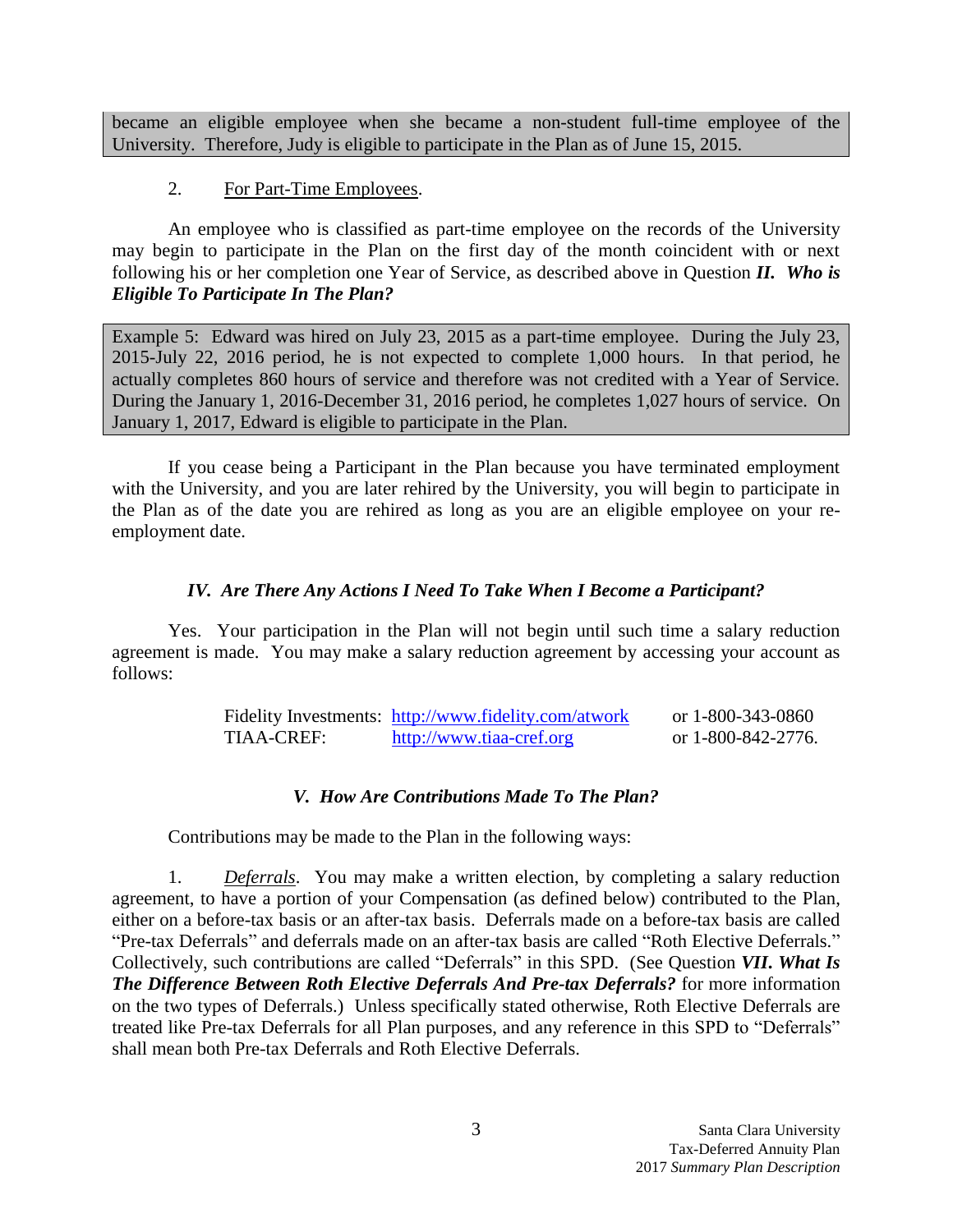You may elect a percentage of your Compensation to be made as a Deferral, subject to and in accordance with uniform rules adopted by the Plan Administrator. You may make both Pre-tax Deferrals and Roth Elective Deferrals in the same Plan Year, concurrently, or at different times (the Plan Year is the calendar year); however, the total amount of Deferrals that you may make in a Plan Year is subject to certain limits imposed by tax laws. (See Question *IV. Are There Limits On The Amounts That Can Be Contributed Under The Plan?)*

"Compensation" generally means your base salary for a Plan Year, including amounts you elect to have contributed to the Plan, and other similar fringe benefits, but excluding bonuses, overtime, certain severance pay, summer supplements, shift differentials and amounts coded on the records of the University as Regular Adjunct Earnings and Retirement Equalization Payments. The tax laws limit the maximum amount of Compensation that may be taken into account for Plan purposes with respect to any Participant for any Plan Year. For the 2017 Plan Year, this limit is \$270,000. The Internal Revenue Service may adjust this \$270,000 limit for Plan Years after 2017 to reflect changes, if any, in the cost of living.

For your initial year of participation, Compensation shall be recognized as of the date your participation begins.

If you are an eligible employee and become an ineligible employee (or are an ineligible employee and then become an eligible employee), your Compensation includes only Compensation while you are an eligible employee.

The amount you elect to defer will be deducted from your paycheck (and from your taxable income if you elect to make Pre-tax Deferrals). As soon as practicable after the end of each payroll period, the University will make a contribution on your behalf to your account in the Plan, in an amount equal to your Deferrals for that payroll period.

The Plan Administrator is authorized to provide forms and establish rules regarding the manner and method by which Deferrals may be made, changed, discontinued or invested. You will be advised of these rules, which will be applied uniformly to all employees who are eligible to make a deferral election.

2. Life-time Catch-up Contributions. If you have completed at least 15 "Years of Service" (as defined in Question *II*.) with the University, you may contribute an additional amount in excess of the limits on Deferrals discussed in Question *IV. Are There Limits On The Amounts That Can Be Contributed Under The Plan?* Please contact the Plan Administrator if you believe you may be eligible to make life-time catch up contributions.

3. *Catch-Up Contributions*. For any year in which you are age 50 or older, you may make an additional Deferral, called a "catch-up" contribution, in excess of the limits on Deferrals discussed in Question *IV. Are There Limits On The Amounts That Can Be Contributed Under The Plan?* If you are eligible for the life time catch-up contribution described in paragraph 2, above, and the catch-up contributions described in this paragraph, you are required to make life time catch-up contributions prior to making age 50 catch-up contributions.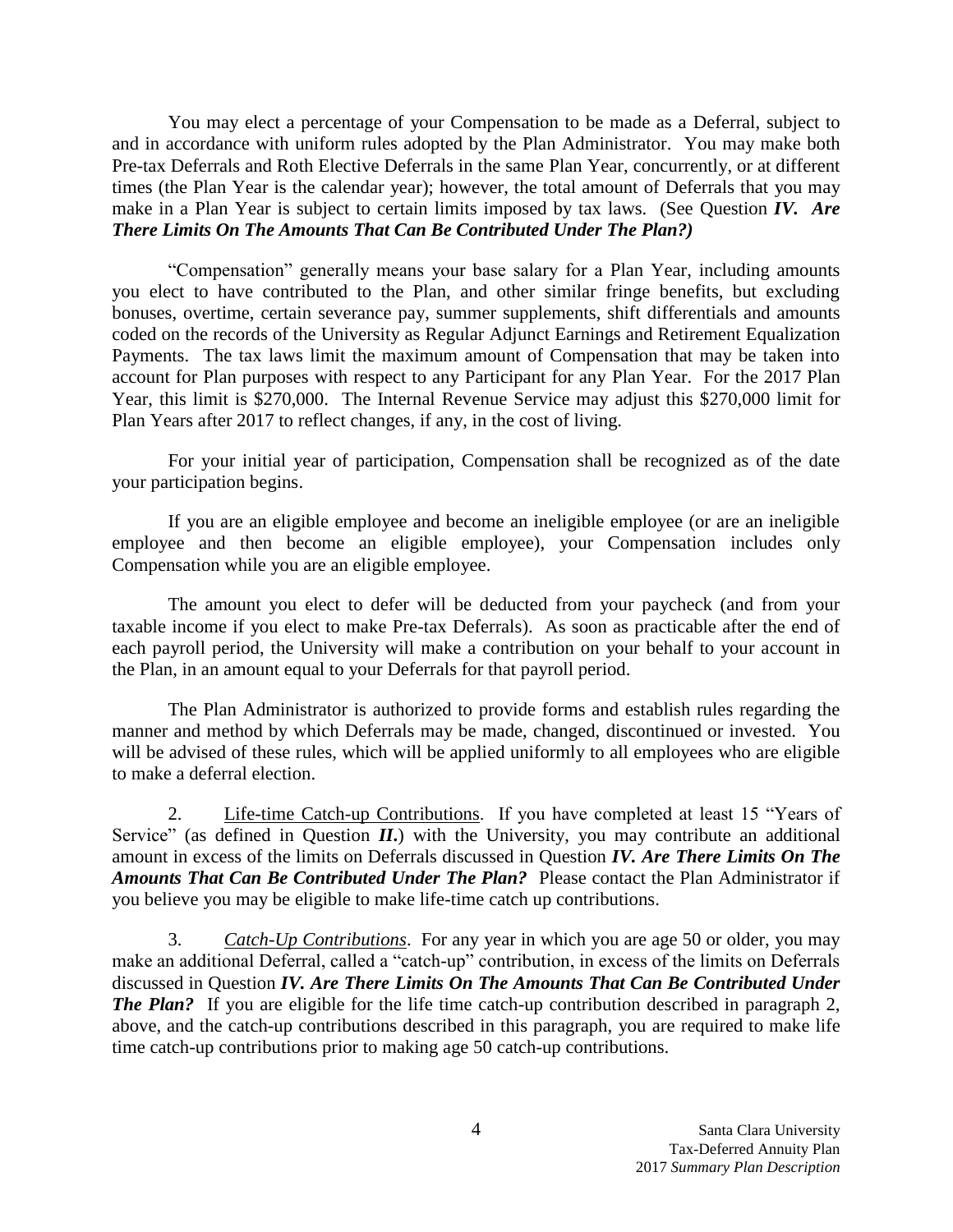4. *Rollover and Transfer Contributions*. Under some circumstances, you may "roll over" or transfer to the Plan amounts that you have received from another tax-qualified plan, including distributions of Roth elective deferrals, or an individual retirement account if the rollover or transfer meets certain requirements under the Plan and the tax laws. Also, under certain circumstances, you may be allowed to transfer any "eligible rollover distribution" into an "In-Plan Roth Rollover Account" maintained under this Plan, as described in Question *XX. Can I Roll Over My Distribution To This Plan, An Individual Retirement Account Or Another Qualified Plan?* Please contact the Plan Administrator if you would like to make a rollover contribution.

After-tax contributions (other than Roth elective deferrals and In-Plan Roth Rollovers) are not permitted under the Plan.

Contributions made by the University because of a mistake in fact may be returned to the University.

# <span id="page-5-0"></span>*VI. Are There Limits On the Amounts That Can Be Contributed Under The Plan?*

1. **Deferrals**. The tax laws limit the amount of your Deferrals, when added to similar contributions made under other tax-sheltered annuity plans and tax-qualified plans, that may be made in any year. For the 2017 Plan Year, that limit is \$18,000. The Internal Revenue Service may adjust this \$18,000 limit to reflect changes, if any, in the cost of living.

2. **Life Time Catch-Up Contributions**. Generally, if you have completed at least 15 "Years of Service" (as defined in Question *II.)* with the University, you may contribute additional amounts in excess of the Deferral dollar limit described in paragraph 1 above. The additional amount you may defer is limited to the lowest of (a) \$3,000; (b) \$15,000, reduced by the amount not included in gross income for prior taxable years by reason of these special catchup rules, plus elective deferrals that are designated Roth contributions; or (c) \$5,000 multiplied by Years of Service, minus all amounts of prior year's contributions that were due to prior Deferrals. Therefore, if you qualify for the lifetime catch-up contributions, your Deferral limit may be as high as \$21,000 for 2017.

3. **Catch-Up Contributions**. For any year in which you will be age 50 or older, you may make additional catch-up Deferrals in excess of the limit discussed above. For the 2017 Plan Year, the limit placed on the additional contribution is \$6,000. The Internal Revenue Service may adjust this \$6,000 limit to reflect changes, if any, in the cost of living.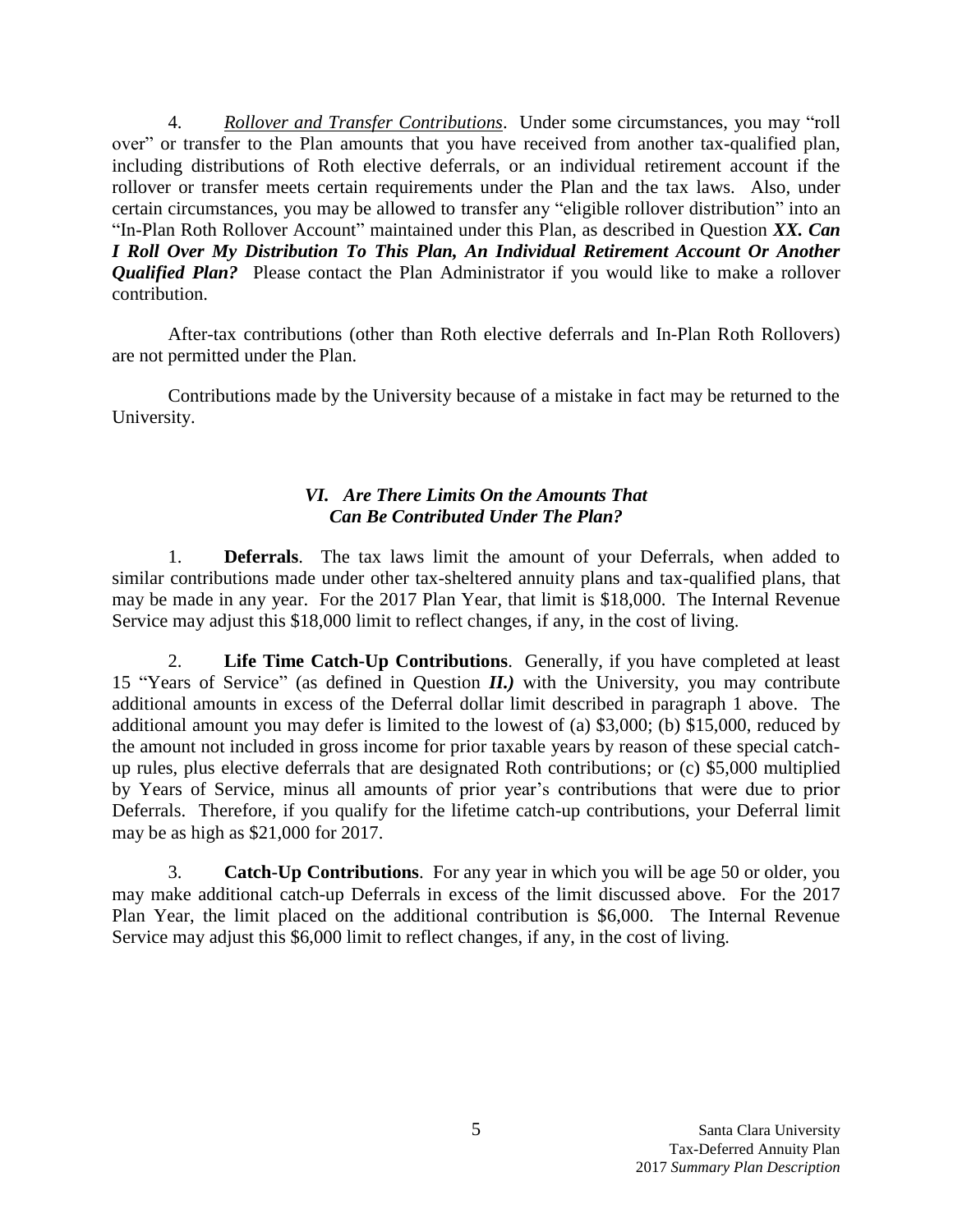#### <span id="page-6-0"></span>*VII. What Is the Difference Between Roth Elective Deferrals and Pre-tax Deferrals?*

The primary difference between Roth Elective Deferrals and Pre-tax Deferrals is how each one is taxed, both at the time you make the deferral and at the time you take a distribution of the Deferral. Pre-tax Deferrals are deducted from your paycheck each pay period *before* Federal and most state income taxes have been calculated. That means that Pre-tax Deferral contributions lower your current taxable income. You do not pay taxes on the Pre-tax Deferrals until you receive them as a distribution from the Plan.

In contrast, Roth Elective Deferrals are deducted from your paycheck *after* income taxes have been calculated. Therefore, making Roth Elective Deferrals *does not* lower your current taxable income. However, you will not pay additional taxes on Roth Elective Deferrals when such amounts are distributed from the Plan. In addition, the earnings on your Roth Elective Deferrals may be distributed to you tax-free if you meet certain criteria (see Question *VIII. When Will The Earnings On Roth Elective Deferrals Be Tax Free?*)

You may make Roth Elective Deferrals to the Plan regardless of your income level. Generally, once a Deferral is made, you may not change the characterization of that Deferral. However, when you are eligible for a distribution, you will have the opportunity to convert some or all of your Pre-tax Deferrals to Roth Deferrals by making an In-Plan Roth Rollover, as described in Question *XX. Can I Roll My Distribution To This Plan, An Individual Retirement Account Or Another Tax-Qualified Plan?*

Whether to make Roth Elective Deferrals or Pre-Tax Deferrals depends on your own personal situation and many factors should be taken into account. Due to the differing tax implications associated with the two types of Deferrals, you may wish to consult with a tax or financial advisor regarding your individual situation.

## <span id="page-6-1"></span>*VIII. When Will The Earnings On Roth Elective Deferrals Be Tax Free?*

Roth Elective Deferrals, when distributed, are tax-free. In order for the investment earnings associated with the Roth Elective Deferrals to be tax-free, the distribution must be a "qualified Roth distribution."

A qualified distribution is generally a distribution that is made after a 5 taxable-year period of participation and is either:

- 1. made on or after the date you attain age 59½ ,
- 2. made after you death, or
- 3. attributable to your being disabled.

5 Taxable-Year Period of Participation (the "5-year rule"). You will have a 5 taxableyear period of participation if your distribution of Roth Elective Deferrals occurs at least 5 tax years following the tax year you *first* make a Roth Elective Deferral to the Plan. It is not necessary that you make a Roth Elective Deferral in each of those five years.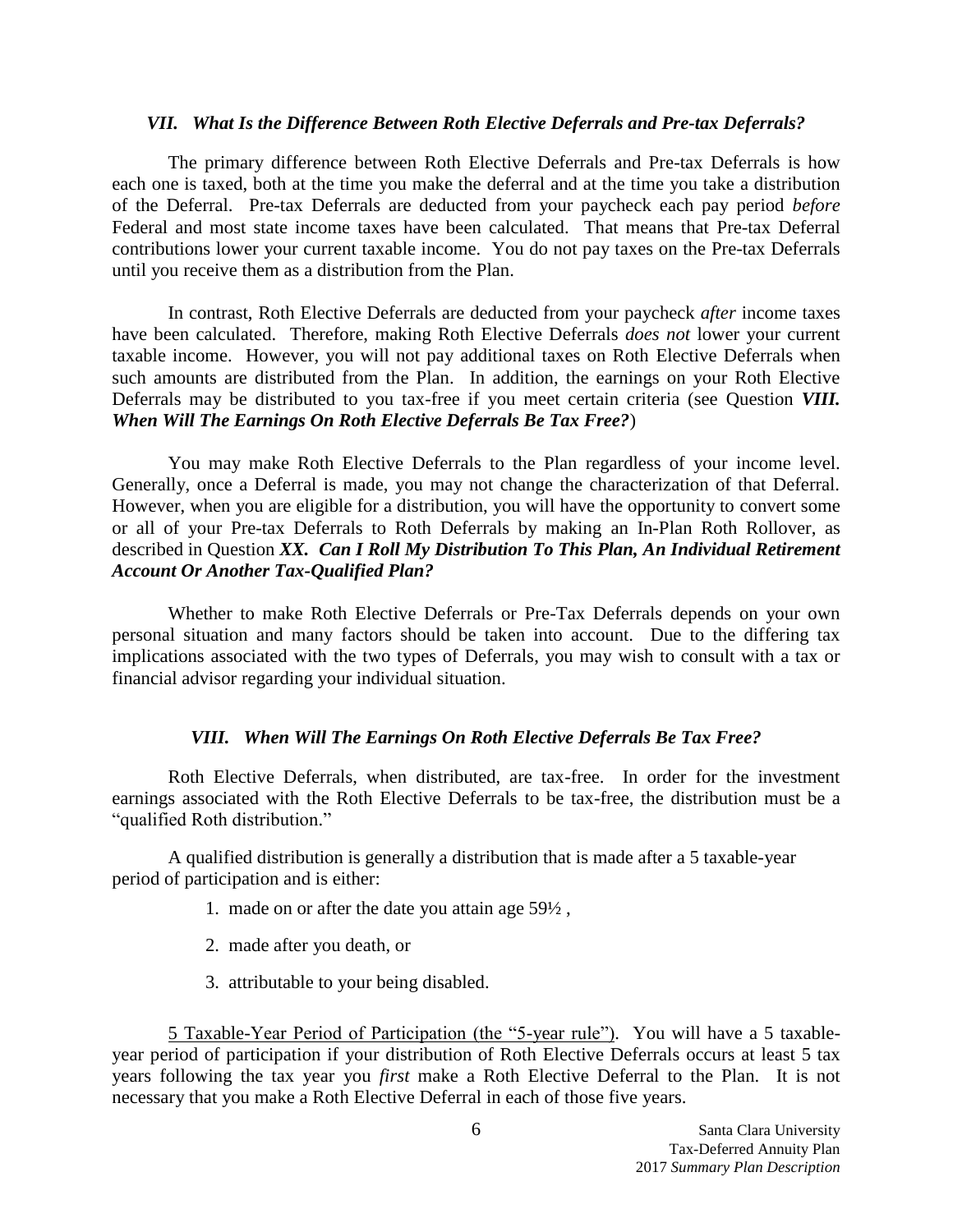Example 1. Sam, a 57 year old professor, made his first Roth Elective Deferral in November 2012. He continues to make Roth Elective Deferrals in 2013 and 2014. In 2015 and 2016, he makes Pre-tax Deferrals instead. Because Sam's first Roth Elective Deferral has been in the plan 5 tax years (2012, 2013, 2014, 2015, and 2016), Sam satisfies the 5-year rule on January 1, 2017.

Subject to certain limitations, the Plan accepts rollovers of Roth deferrals. If you transfer a Roth deferral to the Plan directly from another 403(b) plan, the 5-year rule is treated as beginning as of the earliest of: 1) the year the first Roth contribution was made to the transferor plan or 2) the year the first Roth Elective Deferral was made to this Plan. You are not allowed to transfer Roth contributions made to a Roth IRA to this Plan. If you are interested in rolling over Roth deferrals made to another plan, please consult your Plan Administrator for more details on the Plan's limitations.

Example 2: Assume the same facts as Example 1 of this Question VIII except that Sam rolled the Roth contribution he made to his prior employer's 403(b) plan directly into this Plan. Under his prior plan, Sam made his first Roth contribution in 2011. The five-year rule is treated as having started in 2011, and thus, Sam will satisfy the 5-year rule as of January 1, 2016, instead of January 1, 2017.

Under certain circumstances, such as distributions of contributions that exceed IRS limits and deemed distributions of defaulted loans, a qualified Roth distribution will not receive special tax treatment described above.

If your distribution is not a "qualified Roth distribution," the portion of your distribution that is attributable to investment earnings is taxable (and in some cases, there will be a 10% early distribution penalty), unless the distribution is an eligible rollover distribution and you elect a roll over. Taxable amounts may be directly or indirectly rolled over to another plan or a Roth IRA. Amounts that are not an "eligible rollover distribution," as explained in Question *XX. Can I Roll Over My Distribution To This Plan, An Individual Retirement Account Or Another Tax-Qualified Plan?*, will always be subject to federal and state income tax.

Example 3: Assume the same facts as Example 1 of this Question VIII, except that Sam decides to take a \$12,000 distribution July 15, 2016. On that date, he has \$20,000 in his Roth Elective Deferral Account, \$19,200 of which is attributable to contributions and \$800 of which is investment earnings. Because Sam has not satisfied the 5-year rule, a portion of the distribution to Sam will be taxable. Because he is taking 60% (\$12,000/\$20,000) of his account, \$11,520 of his distribution will be made up of contributions (60% X \$19,200) and \$480 of his distribution will come from of his earnings (60% X 800). Therefore, \$480 of Sam's distribution will be treated as taxable to him.

# <span id="page-7-0"></span>*IX. What Is Vesting And How Much Is Vested?*

A vested benefit is that portion of your Plan benefit that belongs to you unconditionally. It can never be forfeited, even if your employment with the University terminates. You will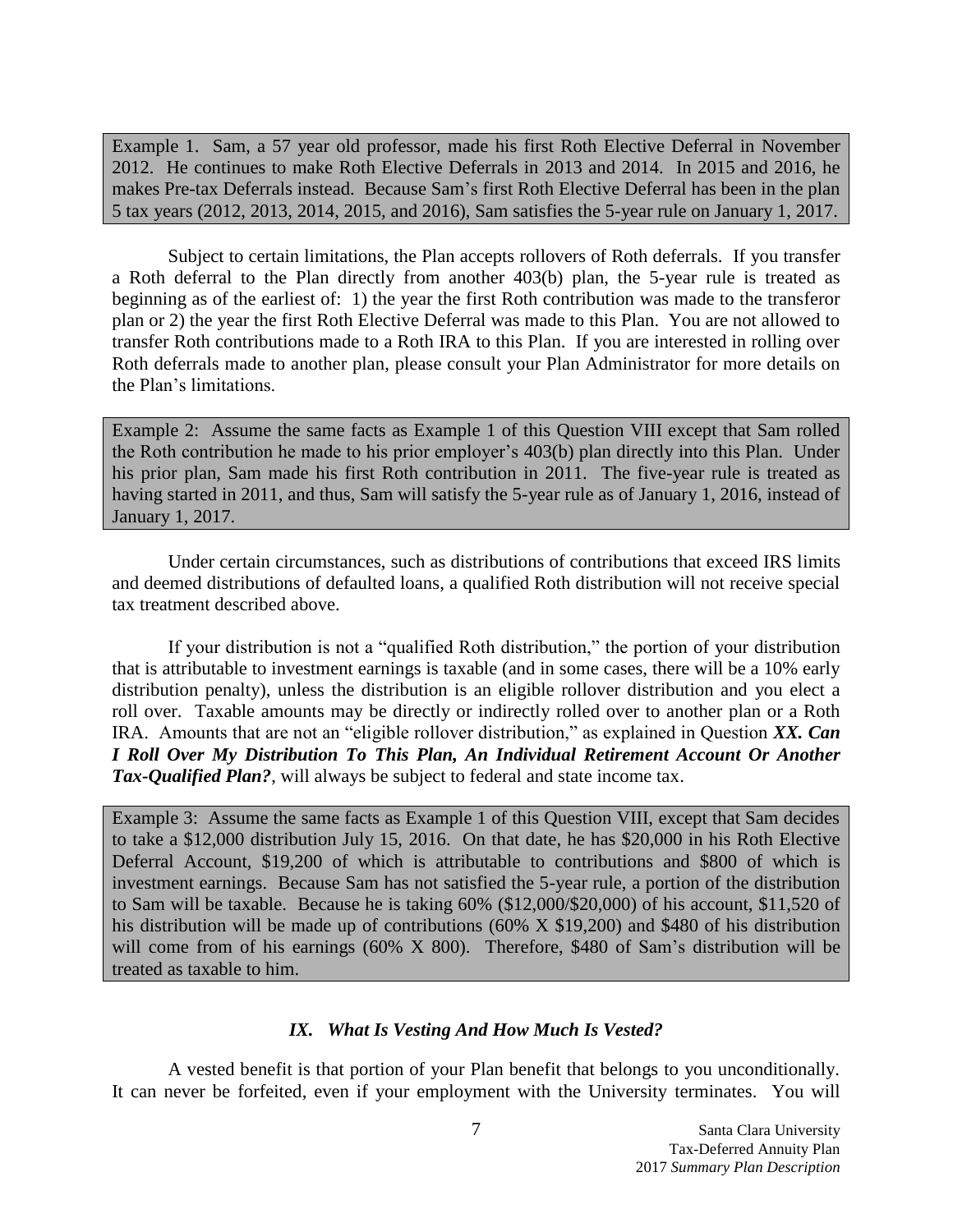always be 100% vested in the amount you have deferred. This means you will always be entitled to the entire deferred amount. However, your account will be affected by any investment gains or losses.

## <span id="page-8-0"></span>*X. How Will Contributions Made On My Behalf Be Invested?*

Generally, you direct the Trustee as to how you want your Plan Account invested. You have two investment options within the Plan:

- You may invest in one or more of a number of mutual funds available through Fidelity Investment Services; or
- You may invest in one or more of a number of funds available through TIAA-CREF.

You may change your investments among Fidelity funds or TIAA-CREF funds at any time. However, you may only change your fund sponsor election once per year, effective for contributions received after January 1<sup>st</sup>.

You may access you accounts as follows:

|            | Fidelity Investments: http://www.fidelity.com/atwork | or 1-800-343-0860 |
|------------|------------------------------------------------------|-------------------|
| TIAA-CREF: | http://www.tiaa-cref.org                             | or 1-800-842-2776 |

You must follow the Plan's procedures for giving investment direction. If you fail to follow the established procedures, then your investment directions may not be followed. You are not required to direct investments. If you do not direct your investments, all new contributions to your Account automatically will be invested in the Fidelity Freedom Fund that most closely aligns with year you are anticipated to retire (the year you reach age 65) until you elect to change how contributions made on your behalf are invested. Because you may estimate your retirement to be earlier or later than the year you reach age 65, carefully consider whether this option is best for you. If contributions made on your behalf default into a Fidelity Freedom Fund, you may change your investment choice to any other Fidelity investment option at any time by accessing your accounts, as discussed above; and you may change to TIAA-CREF only once per year, effective for contributions received the January 1<sup>st</sup> following your election to change.

The Plan is intended to be a "Section  $404(c)$ " Plan. This means that the Plan is intended to constitute a plan described in Section 404(c) of the Employee Retirement Income Security Act of 1974 ("ERISA"), and Title 29 of the Code of Federal Regulations § 2550.404c-1 (the "404(c) Regulations"), under which the Plan fiduciaries, including the University, will not be liable for losses that are the direct and necessary result of investment instructions which you give or for the default investment into the Fidelity Freedom Fund.

The Plan Administrator or its designated agents shall be the party or parties responsible for providing the required disclosures and other optional information on the available investment alternatives as described by the 404(c) Regulations.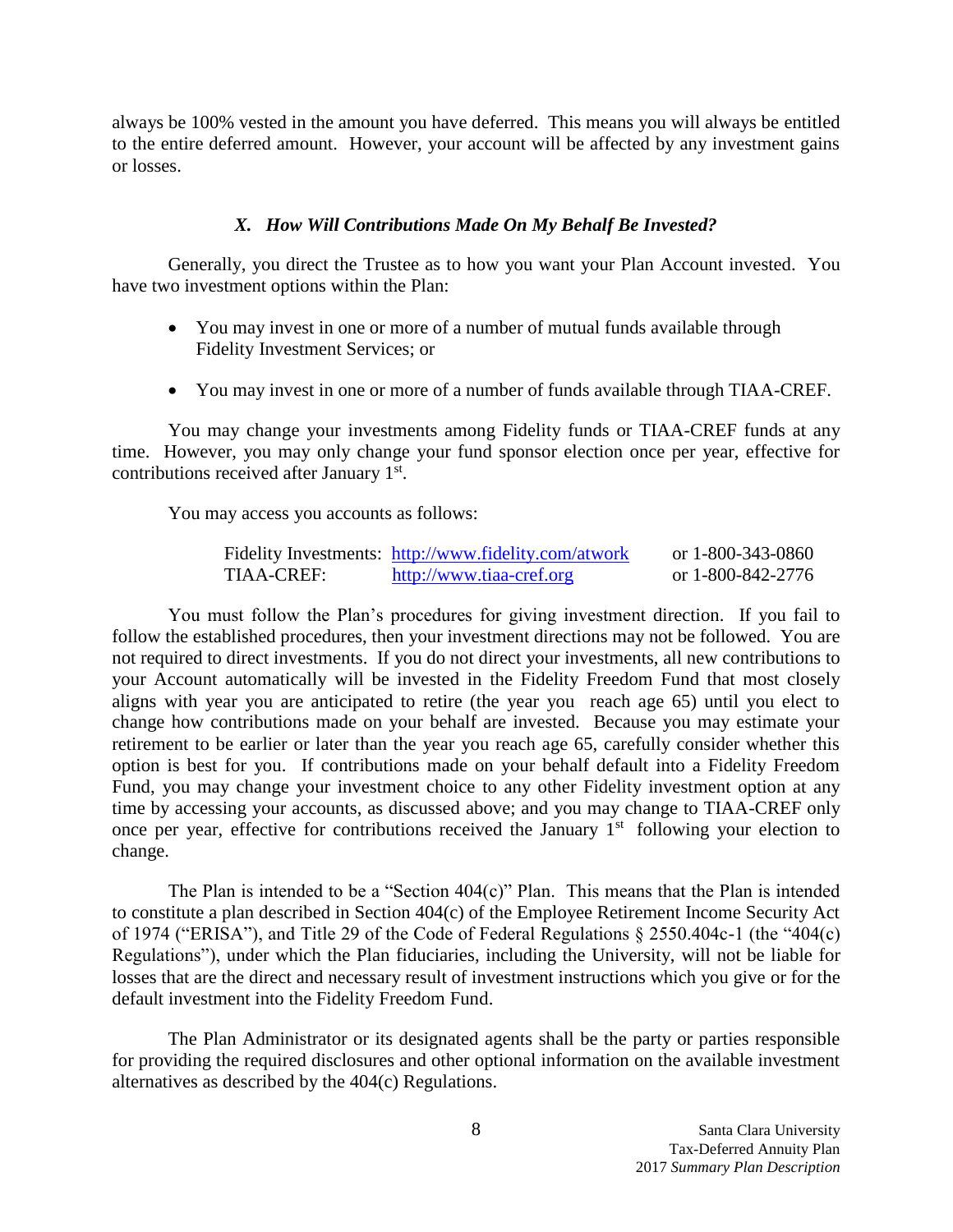#### <span id="page-9-0"></span>*XI. How Much Will I Receive From The Plan?*

The amount that you will receive from the Plan as benefits will depend on the total contributions made on your behalf, the investment gains (or losses) on those contributions, and the form in which your benefits are distributed to you. (See Question *XI. How Are My Benefits Paid?*) The University and the Trustee will not provide investment advice or guarantee the performance of any investment choice under the Plan. Because the total contributions and the investment performance cannot be predicted, the exact amount of your benefits cannot be known until you start to receive your benefits.

#### <span id="page-9-1"></span>*XII. When Will I Start To Receive My Benefits?*

Except for amounts that may be withdrawn as loans, as explained in Question *XV. May I Receive A Loan From the Plan?*, hardships, as explained in Question *XVI. Under What Circumstances Can I Receive A Hardship Distribution?* or in-service distributions, as explained **in** Question *XVIII. Under What Circumstances Can I Receive An In-service Distribution From The Plan?*, you generally will be entitled to receive your benefits when you:

- Reach age sixty five  $(65)$ ;
- Terminate employment with the University;
- Become disabled. Under the Plan, disability is defined as a physical or mental condition resulting from bodily injury, disease, or mental disorder which renders you incapable of continuing any gainful occupation with the University. This condition must constitute total disability under the federal Social Security Acts.

The annuity contracts or custodial accounts in which your Plan benefits are invested have rules and limitations on when you may receive distribution of your benefits.

## <span id="page-9-2"></span>*XIII. How Are My Benefits Paid?*

Subject to the terms of your contract or custodial account, the distribution rules and options for payment of benefits are as follows:

#### ►*Standard Form of Benefit Payment – Married Participants***.**

If you are married at the time benefits begin, your benefits will be paid to you in the form of a "qualified joint and survivor annuity," unless you, with your spouse's written consent as described below, select another form of payment.

A qualified joint and survivor annuity is a monthly payment to you during your lifetime and, upon your death, continuing to your surviving spouse for his or her lifetime in a monthly amount equal to 50% of the monthly benefit which you were receiving. You automatically will receive your benefits in this form unless you elect a joint and 75% or a joint and 100% survivor annuity with your spouse or one of the alternate forms of payment, as described below. Please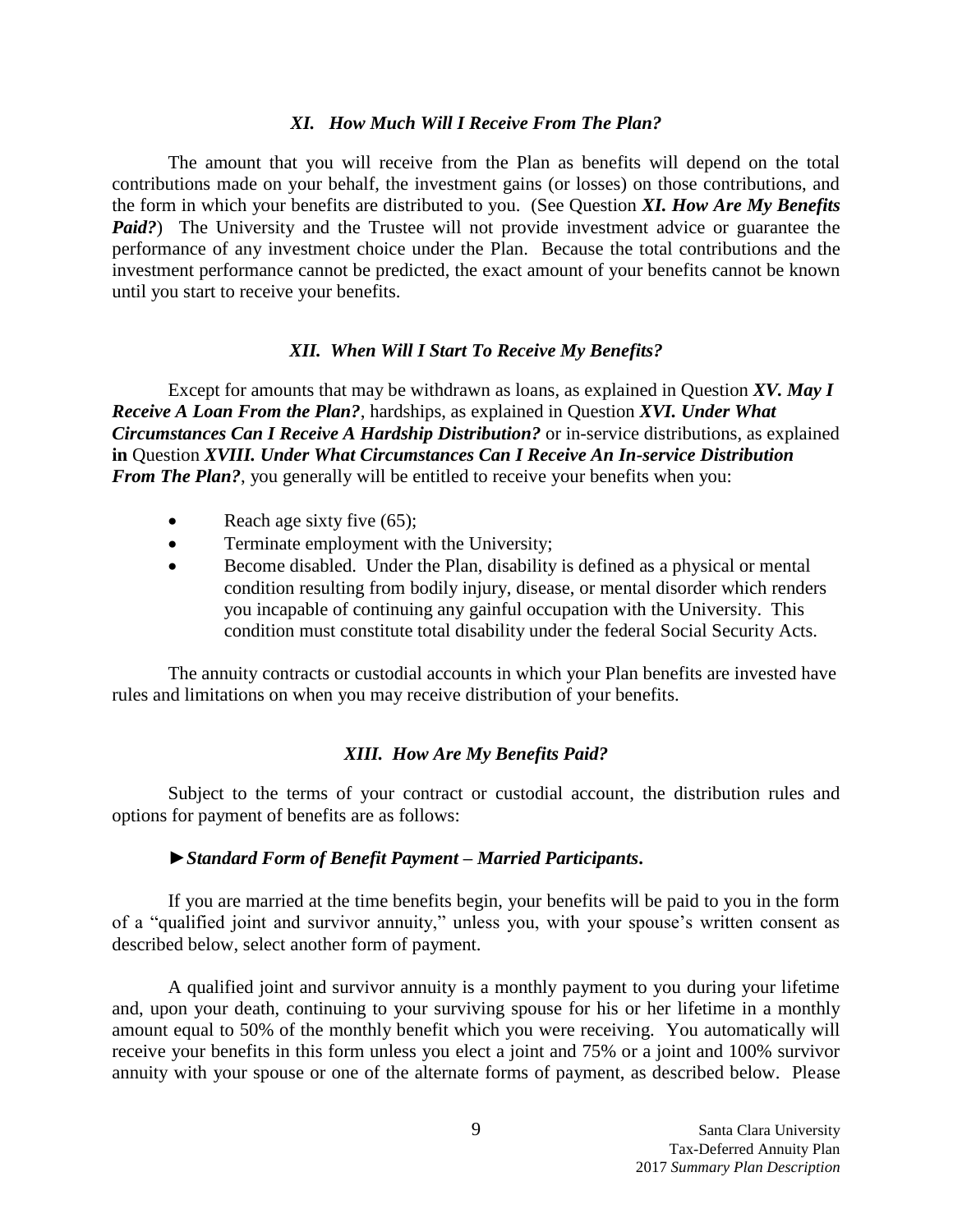note if you choose to elect one of the alternate forms of payment described below, you are required to obtain your spouse's consent.

## ►*Standard Form of Benefit Payment -- Unmarried Participants***.**

If you are unmarried at the time your benefits begin, your benefits will be paid to you in the form of a life annuity, unless you select another form of payment (as described below). A life annuity is a monthly payment payable to you during your lifetime with no additional payments after your death.

#### ►*Waiver of Standard Form of Benefits***.**

You may waive the standard form of benefit payment and select another form of benefit payment. If you are married at the time benefit payments begin, your spouse must consent to the waiver in writing. Your waiver and the spousal consent must be executed on a form provided to you. Generally, the waiver must be executed within 90 days (or 180 days if your contract or custodial agreement so provides), but not less than 30 days, prior to the commencement of benefits. Under certain circumstances, the thirty-day requirement can be reduced to 7 days.

#### ►*Other Forms of Benefits***.**

If you waive the standard form of benefit payment, you may choose to have your payment made to you in one of the following forms:

- a lump sum,
- installments,
- a life annuity
- a joint and 50% survivor annuity, or
- a combination of these forms.

If you are married, your spouse must irrevocably consent in writing in the presence of a notary or a plan representative to the waiver of the standard form of payment in favor of one of the other forms of benefits described in this paragraph. The Administrator will provide you with forms to make these elections.

It is important for you to remember that distributions from the Plan may be handled for tax purposes in different ways depending on your particular situation, and you should understand the various consequences of the available options. This SPD provides only general guidance, and does not cover the many variations in individual situations or changes that may occur in the law. You should contact your own attorney or tax consultant for specific tax advice.

## <span id="page-10-0"></span>*XIV. What Happens If I Die Before I Receive All My Benefits?*

If you die before you receive all your benefits, your interest in the Plan will be paid to your beneficiary in accordance with the terms of your contract or custodial account and the Plan. Except as otherwise provided in your contract or custodial account, if you die without having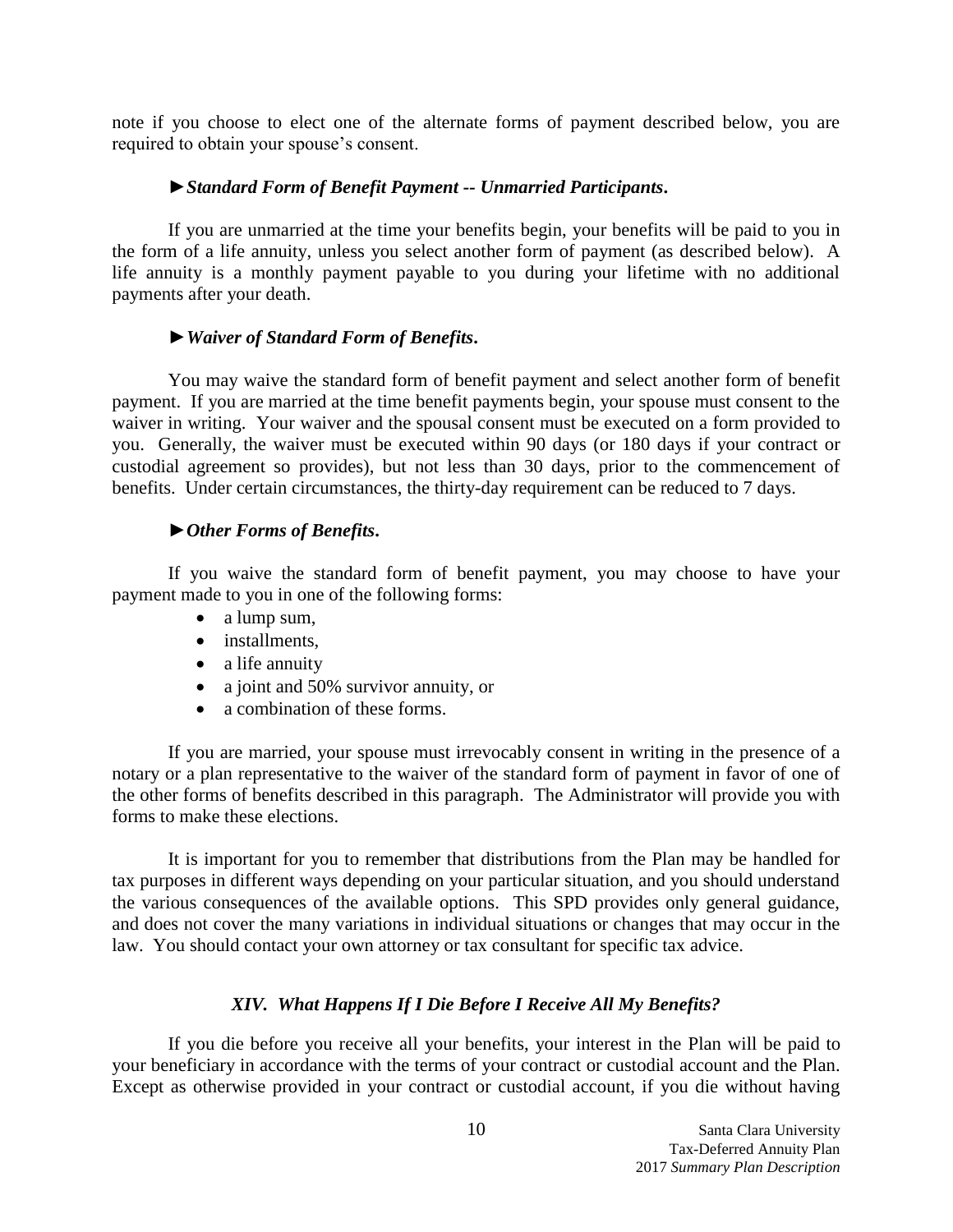named a beneficiary or your beneficiary is not alive at the time of your death, then your benefits will be paid to your surviving spouse. If you do not have a surviving spouse, then your benefits will be paid to the following persons, if living, in the following order:

- Surviving children;
- Parents:
- Siblings;
- Nephews and nieces; or
- Your estate.

If you are married and had not commenced distribution of your benefit payments before your death, your benefit payment generally must be paid to your spouse in the form of a preretirement survivor annuity. A pre-retirement survivor annuity provides monthly payments for the life of your surviving spouse. Generally, your spouse may waive the pre-retirement survivor annuity and receive benefits under one of the alternative forms of payment (other than a joint and survivor annuity) permitted under the Plan. See Question *XI. How Are My Benefits Paid?* for a description of the alternative forms of payment available under the Plan.

If you are married and wish to designate a person or entity other than your spouse as beneficiary, your spouse must consent to the designation of the non-spouse beneficiary. You will be provided with an appropriate form for this purpose.

If you had already begun to receive your benefits before you died, your beneficiary must receive payments at least as rapidly as you did. If you had not begun to receive your benefits before your death, then your benefit must either (1) be paid in full to your beneficiary by the end of the year that includes the fifth anniversary of the date of your death or (2) be paid out in annual installments beginning by the end of the year following the year of your death (or, if your spouse is your beneficiary, beginning by the end of the year in which you would have attained age 70-1/2).

## <span id="page-11-0"></span>*XV. May I Receive A Loan From The Plan?*

As long as you have not separated from the University's service at the time the loan is made, you may obtain a loan from the Plan. The terms, conditions and limitations placed on Plan loans may vary depending on whether your loan is made from amounts that are invested with TIAA-CREF or with Fidelity. More information on the terms, conditions and limitations placed on loans, are in Appendix A and B to the SPD.

If you terminate employment with the University, the entire outstanding amount of your loan or loans shall become immediately due and payable within a certain time frame. Failure to repay the outstanding amount of your loans during this time will cause your loans to default. If you do receive a loan from the Plan and you default on any payment of principal or interest due with respect to the loan, then you may be subject to certain federal income tax consequences, even if the amount used to fund the loan comes from your Roth Elective Deferral account and would otherwise be a qualified Roth distribution, as described in Question *VIII. When Will The Earnings on Roth Elective Deferrals Be Tax Free?*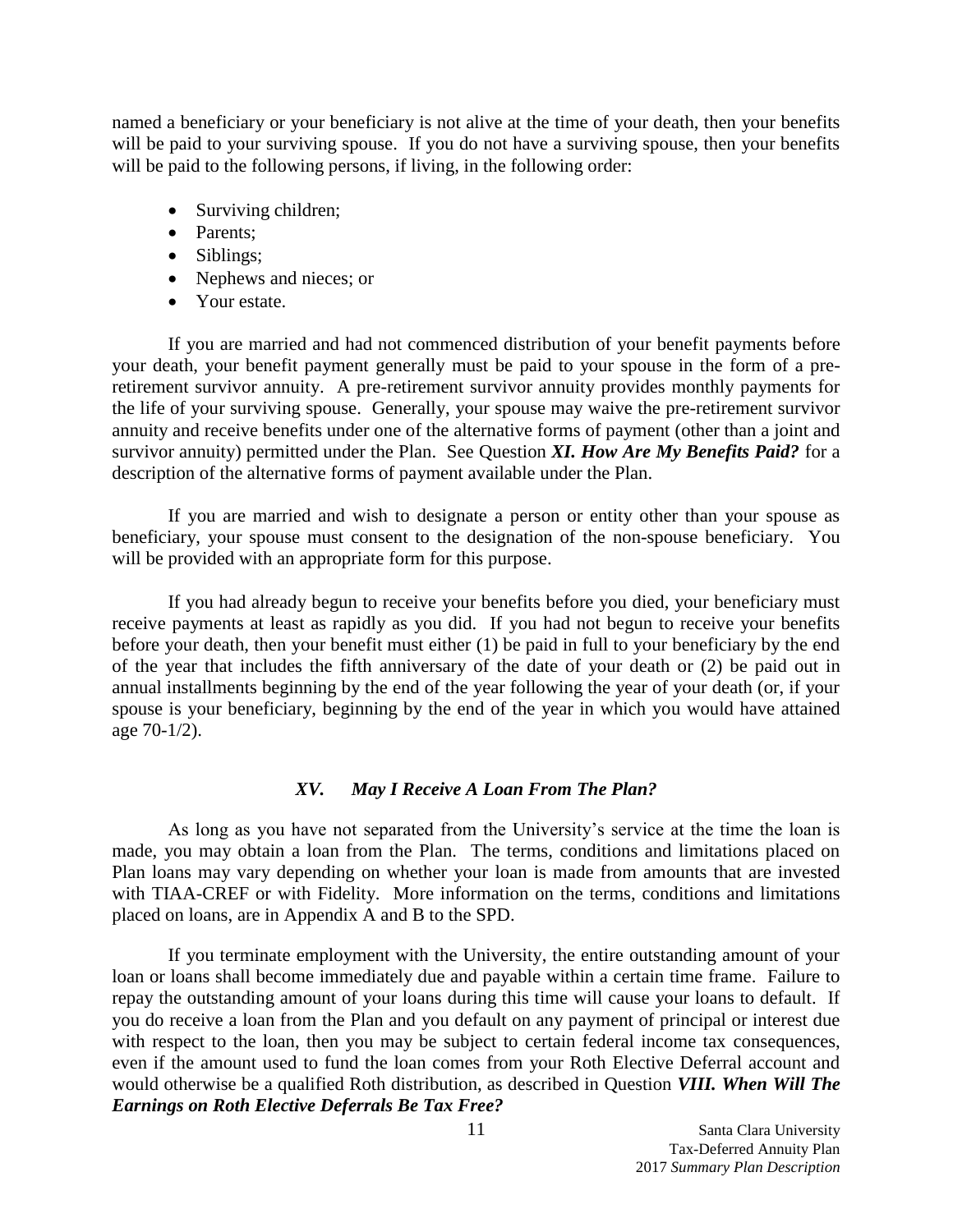# <span id="page-12-0"></span>*XVI. Under What Circumstances Can I Receive A Hardship Distribution from the Plans?*

In order to receive a hardship distribution, you must submit documentation that shows that you have an immediate and heavy financial need for any one of the following reasons:

- Medical expenses which have been incurred by, or are necessary to obtain care for, you, your spouse or any of your dependents;
- To prevent your eviction from your principal residence or the foreclosure on the mortgage of your principal residence;
- The purchase (excluding mortgage payments except as described above) of your first principal residence;
- The payment of tuition for the next twelve months of post-secondary education for you, your spouse or any of your dependents;
- Payment for burial or funeral expenses for your parent, spouse, child or dependent; or
- Payment of expenses to repair the damage to your principal residence that would qualify for the casualty deduction under Section 165 of the Internal Revenue Code.

The amounts of the hardship distribution shall not exceed the amounts of your immediate financial need.

Generally, hardship distributions may only be made from your Deferrals (and not from the earnings thereon). Before a hardship distribution is available to you, you must exhaust other resources reasonably available to you, including other distributions and loans from the Plans. Therefore, a loan must be taken before a hardship distribution is available to you. If a hardship distribution is made, you will not be permitted to make any salary deferral contributions for at least six months after you receive the hardship distribution.

# <span id="page-12-1"></span>*XVII. Under What Circumstances Can I Receive An In-Service Distribution from the Plan?*

You may request at any time a distribution of all or any part of your Rollover Account. Also, if you reach age 59-½ while still employed, you may be eligible for a distribution of all or a portion of your other accounts. If you are married, any such "in-service" distribution requires the consent of your spouse.

# <span id="page-12-2"></span>*XVIII. How Is A Partial Distribution Made If I have Elected Both Pre-Tax Deferrals And Roth Elective Deferrals?*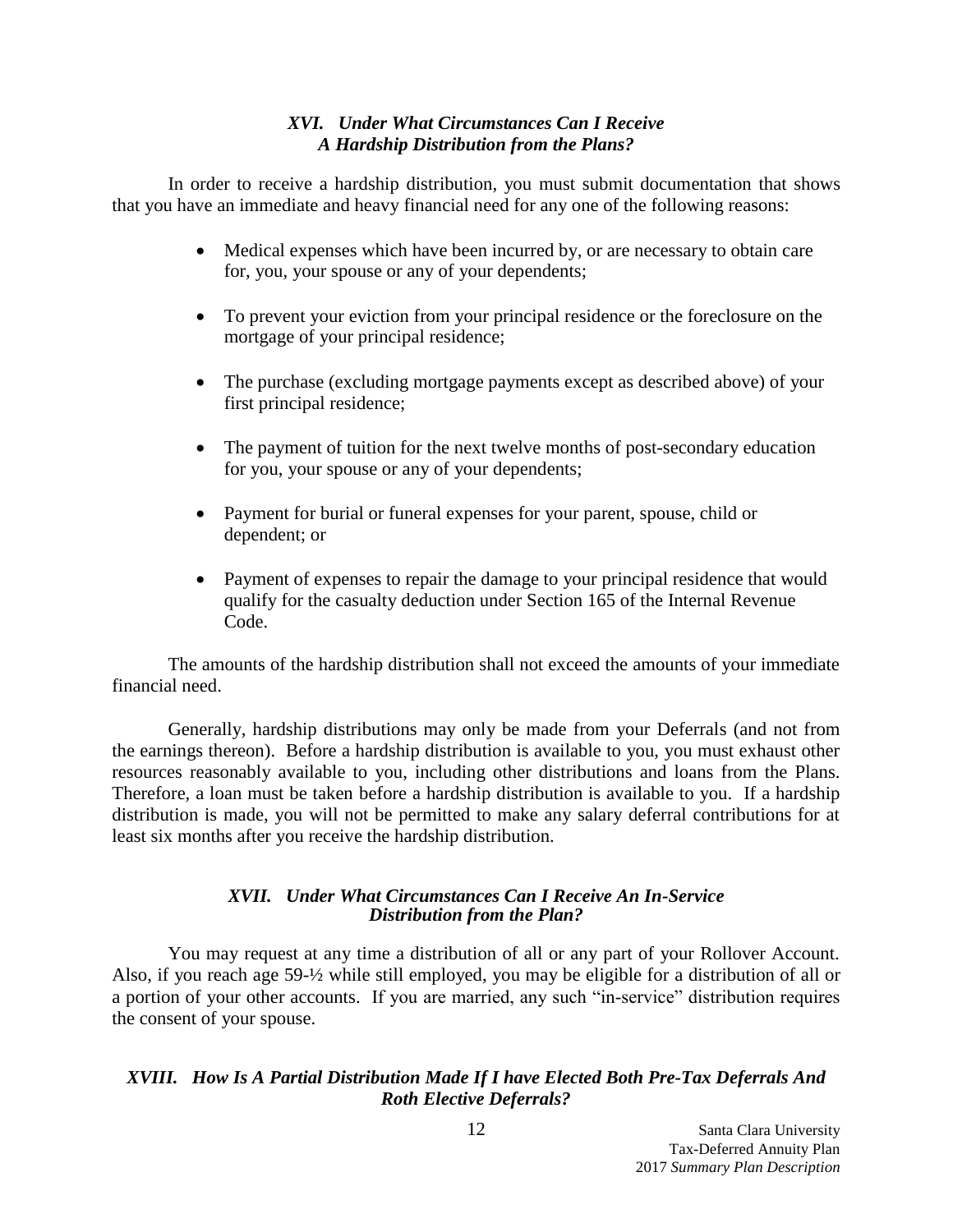If you have made both types of Deferrals and you are taking a partial distribution or withdrawal, such as a loan or a hardship distribution, the Administrator may allow you to elect which type of Deferral shall be distributed first. If such election is allowed, but you fail to make an election, the distribution shall be made in accordance with the ordering rules set forth by the Plan Administrator and applied in a uniform and non-discriminatory basis.

## <span id="page-13-0"></span>*XIX. Will I Ever Be Required To Take A Distribution From the Plan?*

This Plan is required to comply with the minimum distribution rules of the Internal Revenue Code. A Participant will be required to begin receiving minimum distributions by April 1 of the year which follows the year in which he or she reaches age 70-½ or terminates employment with the University, whichever is later. However, a Participant who is a "five percent owner," as defined in the tax law, will be required to begin receiving minimum distributions by April 1 of the year following the year in which he or she reaches age 70-½, even if he or she is still working for the University at that time.

# <span id="page-13-1"></span>*XX. Can I Roll Over My Distribution To This Plan, An Individual Retirement Account Or Another Tax-Qualified Plan?*

Rollover of Pre-tax Deferrals. To continue to defer payment of income taxes on your distribution of Pre-tax Deferrals, you may elect to have any portion of an "eligible rollover distribution" paid directly to an individual retirement account or another tax-qualified plan, taxsheltered annuity plan or governmental deferred compensation plan that accepts rollover distributions. You may also choose an In-Plan Roth Rollover, as described below.

Rollover of Roth Elective Deferrals. You may elect to have any portion of your Roth Elective Deferrals (and the earnings thereon) that are an "eligible rollover distribution" paid directly to a *Roth* IRA, regardless of your income level, or to an eligible retirement plan that accepts your Roth rollover. When you roll your Roth amounts to a Roth IRA, the tax treatment of any subsequent distribution from the Roth IRA will depend on whether the distribution was a qualified Roth distribution or not, and will be governed by the tax rules attributable to Roth IRA distributions.

In-Plan Roth Rollover. Under certain circumstances, you may be able to complete an In-Plan Roth Rollover. An In-Plan Roth Rollover is a distribution from your Account, other than a Roth Elective Deferral Account, that qualifies as an "eligible rollover distribution" that is rolled into an In-Plan Roth Rollover Account under this Plan. Such rollover is subject to the requirements of the Internal Revenue Code and the Plan's terms. If you would like to elect an In-Plan Roth Rollover, please consult your Plan Administrator to determine if you are eligible.

If you elect an In-Plan Roth Rollover, you will be required to include any [previously](http://www.irs.gov/publications/p560/ch04.html#en_US_publink10009022)  [untaxed portion](http://www.irs.gov/publications/p560/ch04.html#en_US_publink10009022) of the eligible rollover distribution in your gross income. However, the rolled over amount is not subject to the [additional 10% early withdrawal tax.](http://www.irs.gov/retirement/participant/article/0,,id=211440,00.html) You can't later unwind or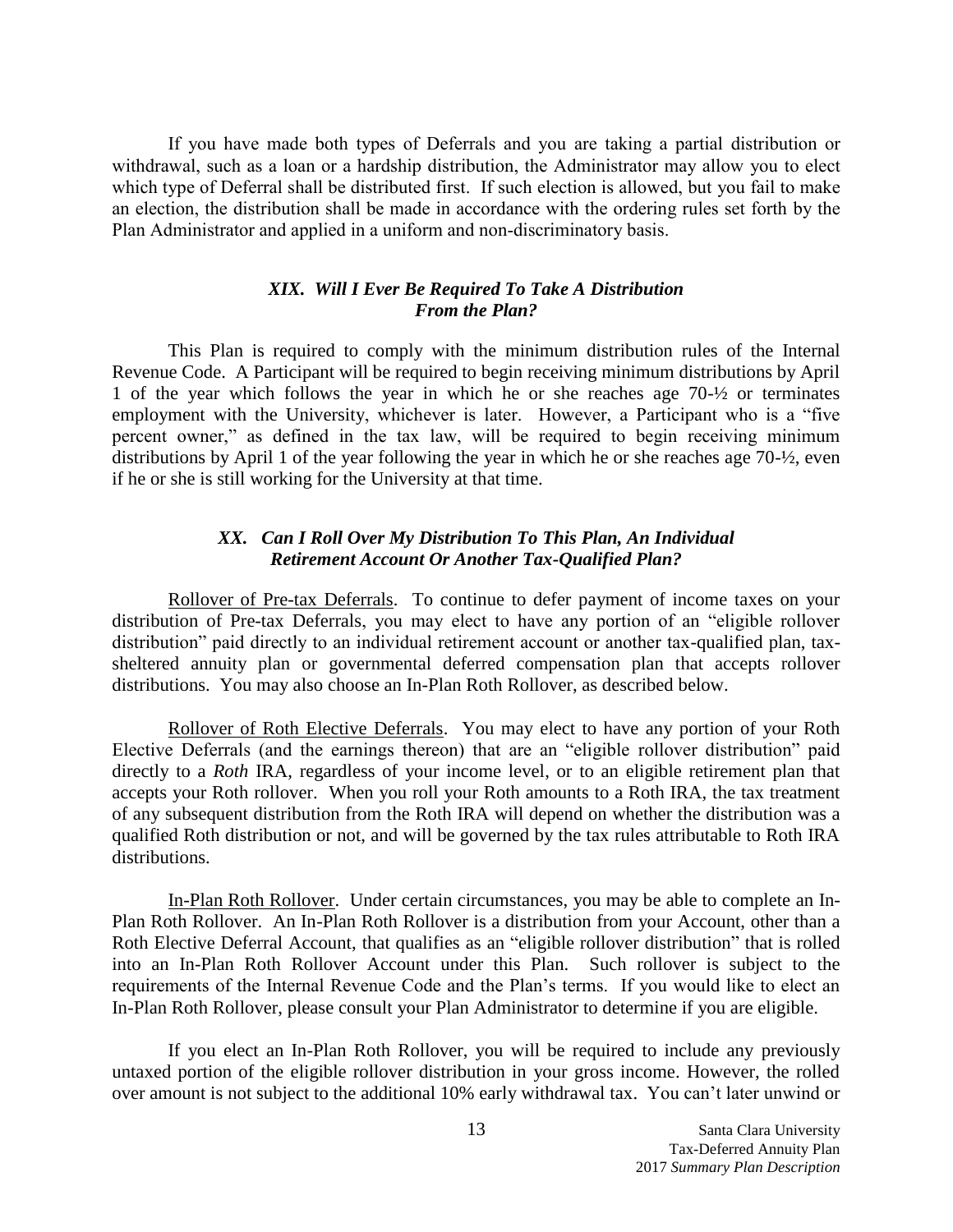undo this election – once you re-characterize those amounts as Roth contributions, your election is irrevocable.

Generally, an "eligible rollover distribution" from the Plan is any distribution except one that is:

- Part of a series of payments made over your life or the joint lives of you and your designated beneficiary;
- For a specified period of 10 years of more;
- Any required minimum distribution required as explain in Question *XIX. Will I Ever Be Required To Take A Distribution From The Plan?*; or
- hardship distribution.

Amounts that are not an eligible rollover distribution will never be a qualified Roth distribution, as explained in Question *VIII. When Will The Earnings On Roth Elective Deferrals Be Tax Free?*

## <span id="page-14-0"></span>*XXI. Can My Plan Benefits Be Assigned By Me Or Taken By My Creditors?*

Generally, you may not assign, and your creditors may not take, your Plan benefits before they are paid to you.

An exception to this rule is that benefits may be assigned or awarded to an "alternate payee" (which can be a spouse, former spouse, child or other dependent) under an order which is a "Qualified Domestic Relations Order (usually abbreviated as "QDRO" and pronounced "quadro")," within the meaning of the tax and pension laws. The Plan Administrator maintains written procedures for determining whether an order it receives is such a "Qualified Domestic Relations Order." You may obtain a copy of those procedures by contacting the Plan Administrator.

## <span id="page-14-1"></span>*XXII. What Is A Claim And How Do I File A Claim For Benefits?*

A claim is a request for a Plan benefit by a Participant or beneficiary. Prior to the date benefits become payable, you will receive an application for retirement benefits on which you may claim your benefit and make the elections described in this Plan. If you feel you are entitled to your Plan benefit, you may contact the Plan Administrator at Santa Clara University, 500 El Camino Real, Santa Clara, California 95053. However, no claim is considered filed until a written request for benefits is received from you (or your duly appointed representative) or your Beneficiary. You will be given a prompt response to your claim and, if your claim is denied in whole or in part, you will be given the specific reasons for the denial. If you wish, you may,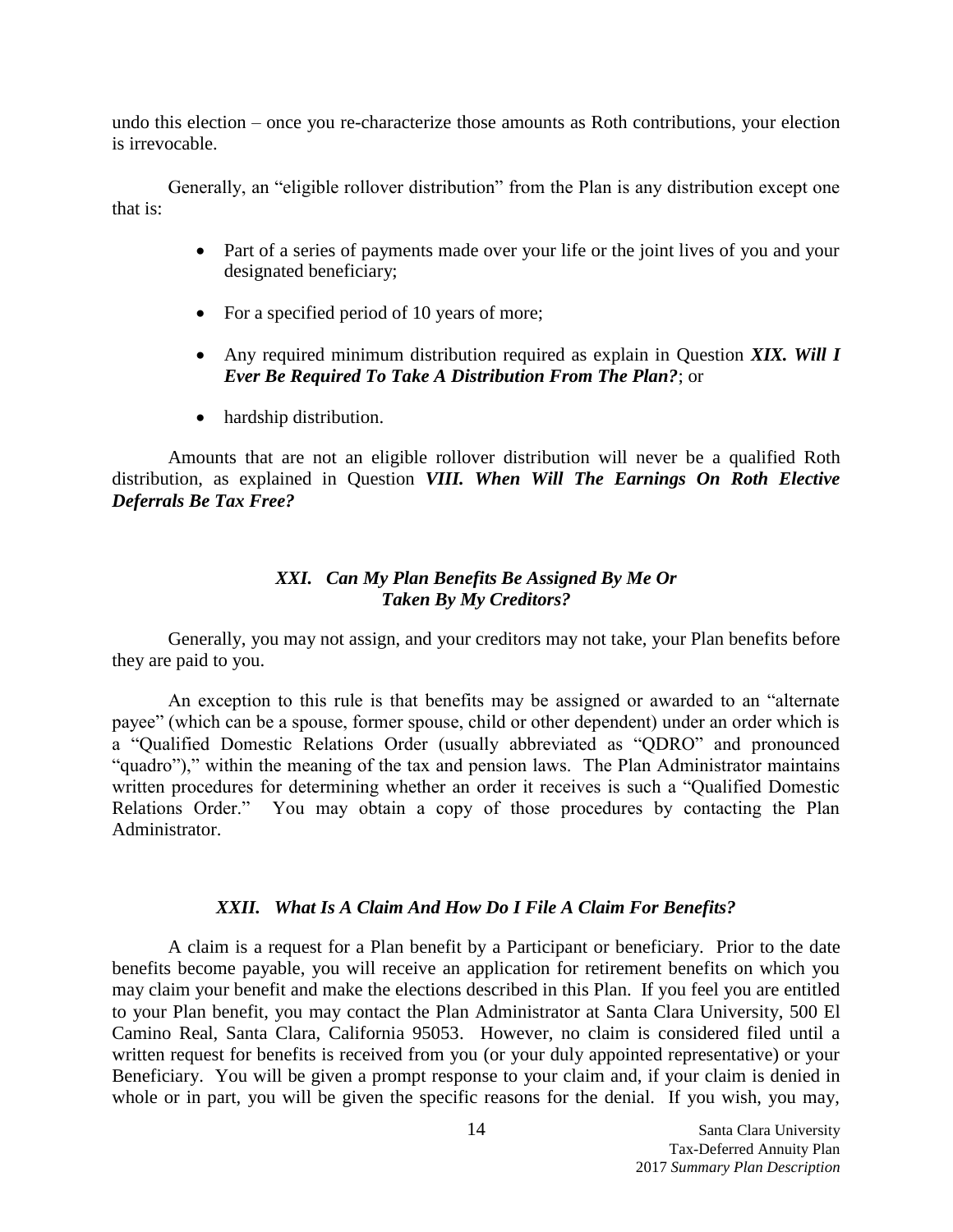within 60 days of receiving the response, file a written request for a review of your claim. This response must state the specific reasons why you believe that the denial is improper. You have the right to request copies of documents pertinent to your appeal, and you may have a duly designated representative process the appeal on your behalf.

#### <span id="page-15-0"></span>*XXIII. What Are My Rights If The Plan Terminates?*

The University intends to continue the Plan indefinitely. However, the University has retained the right to terminate as well as change the terms of the Plan. In terminating or amending the Plan, the University cannot, however, reduce the vested amount in your Plan Account or, generally, reduce any other benefit that you had under the Plan before the termination or amendment.

## <span id="page-15-1"></span>*XXIV. Is My Interest In The Plan Insured By The Pension Benefit Guaranty Corporation?*

No. The Pension Benefit Guaranty Corporation does not insure benefits under this type of plan.

## <span id="page-15-2"></span>*XXV. General Information*

| Name of Plan:                                                 | University<br>Defined<br>Clara<br>Santa<br><b>Contribution Retirement Plan</b>        |
|---------------------------------------------------------------|---------------------------------------------------------------------------------------|
| Name and Address of Employer:                                 | Santa Clara University<br>500 El Camino Real<br>Santa Clara, CA 95053                 |
| Names, Address and Telephone Number of Plan<br>Administrator: | Santa Clara University<br>500 El Camino Real<br>Santa Clara, CA 95053<br>408 554-4392 |
| <b>Employer Identification Number (EIN):</b>                  | 94-1156617                                                                            |
| Plan Number:                                                  | 001                                                                                   |
| Plan Year:                                                    | The calendar year                                                                     |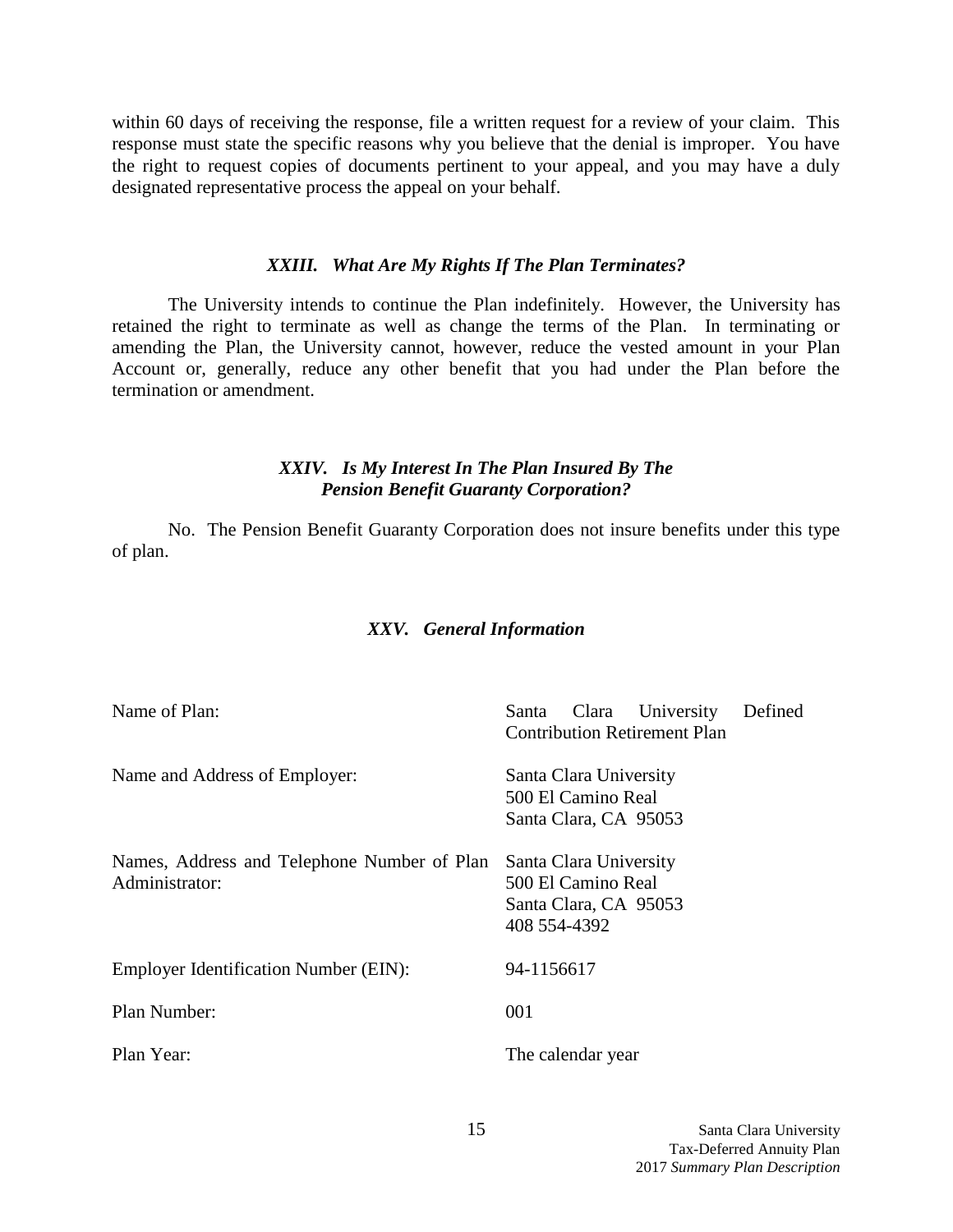| Type of Plan:           | Tax Deferred Annuity Plan |
|-------------------------|---------------------------|
| Type of Administration: | Self-administered         |
| Normal Retirement Age:  | 65 years                  |

This Plan is administered by the Plan Administrator as designated above. The Plan Administrator is designated as the agent for service of process at the address provided above. Service of process may also be made on the Plan Trustee.

# <span id="page-16-0"></span>*XXVI. Your Rights Under the Employee Retirement Income Security Act of 1974 (ERISA)*

As a Participant in the Plan, you are entitled to certain rights and protections under ERISA. Under ERISA, all Participants are entitled to:

# Receive Information About Plan Benefits.

- a. Examine, without charge, at the Plan Administrator's office, all documents governing the Plan, including the latest annual report (Form 5500 Series) filed by the Plan with the U.S. Department of Labor and available at the Public Disclosure Room of the Employee Benefits Security Administration.
- b. Obtain, upon written request to the Plan Administrator, copies of documents governing the operation of the Plan, including insurance contracts and collective bargaining agreements, and copies of the latest annual report (Form 5500 Series) and an updated summary plan description. The Plan Administrator may make a reasonable charge for the copies.
- c. Receive a summary of the Plan's annual financial report. The Plan Administrator is required by law to furnish each Participant with a copy of this summary annual report.

In addition to creating rights for Plan Participants, ERISA imposes duties upon the people who are responsible for the operation of employee benefit plans. The people who operate your Plan, called "fiduciaries" of the Plan, have a duty to do so prudently and in the interest of you and other Plan Participants and Beneficiaries. No one, including your employer, or any other person, may fire you or otherwise discriminate against you in any way to prevent you from obtaining a benefit or exercising your rights under ERISA.

# Enforce Your Rights.

If your claim for a Plan benefit is denied or ignored, in whole or in part, you have a right to know why this was done, to obtain copies of documents relating to the decision without charge, and to appeal any denial, all within certain time schedules.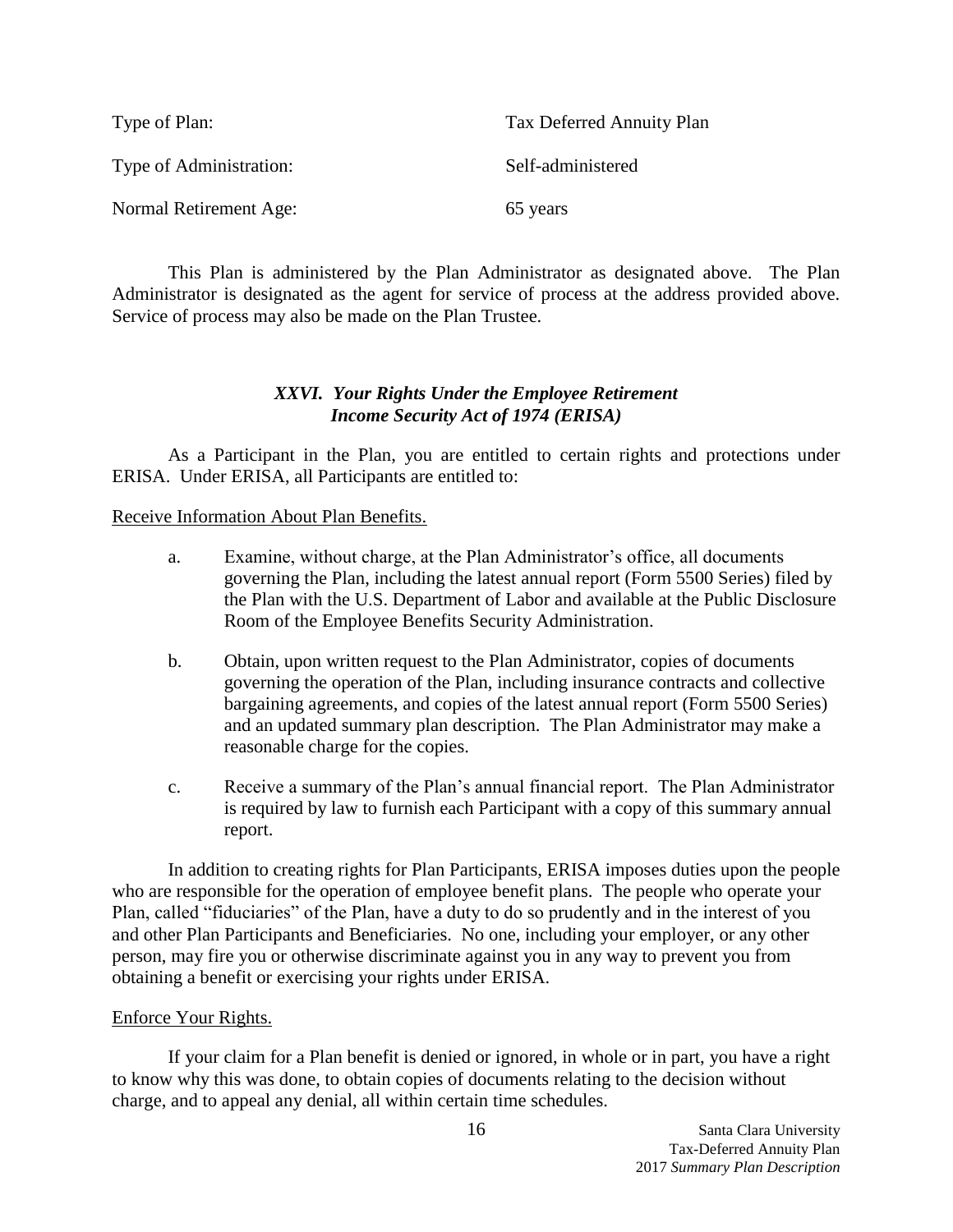Under ERISA, there are steps you can take to enforce the above rights. For instance, if you request copies of Plan documents or the latest annual report for the Plan and do not receive them within 30 days, you may file suit in a federal court. In such a case, the court may require the Plan Administrator to provide the materials and pay you up to \$110 a day until you receive the materials, unless the materials were not sent because of reasons beyond the control of the Plan Administrator. If you have a claim for benefits which is denied or ignored, in whole or in part, you may file suit in a state or federal court. In addition, if you disagree with the Plan's decision or lack thereof concerning the qualified status of a Domestic Relations Order, you may file suit in federal court. If it should happen that Plan fiduciaries misuse the Plan's money, or if you are discriminated against for asserting your rights, you may seek assistance from the U.S. Department of Labor, or you may file suit in a federal court. The court will decide who should pay court costs and legal fees. If you are successful the court may order the person you have sued to pay these costs and fees. If you lose, the court may order you to pay these costs and fees, for example, if it finds your claim is frivolous.

#### Receive Assistance With Your Questions.

If you have any questions about the Plan, you should contact the Plan Administrator. If you have any questions about this statement or about your rights under ERISA, or if you need assistance in obtaining documents from the Plan Administrator, you should contact the nearest of office of the Employee Benefits Security Administration, U.S. Department of Labor, listed in your telephone directory or the Division of Technical Assistance and Inquiries, Employee Benefits Security Administration, U.S. Department of Labor, 200 Constitution Avenue N.W., Washington, D.C. 20210. You may also obtain certain publications about your rights and responsibilities under ERISA by calling the publications hotline of the Employee Benefits Security Administration.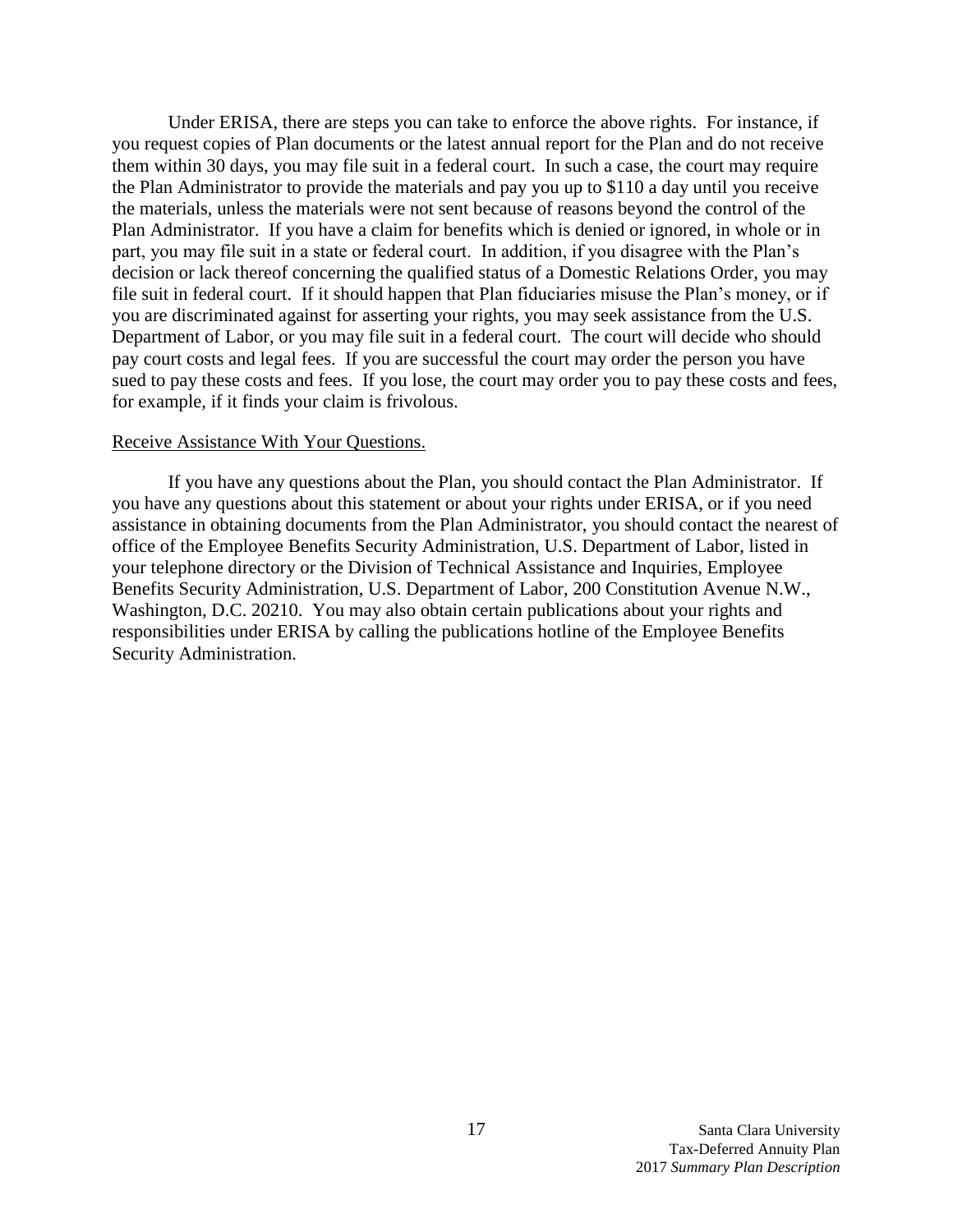# **APPENDIX A**

# **TERMS, CONDITIONS AND LIMITATIONS PLACED ON LOANS FROM AMOUNTS HELD AT TIAA-CREF**

## *1. Participants Eligible for a Loan.*

You are eligible for a loan from the Plan if you are a vested Participant who is receiving Compensation through the Employer's payroll on a regular basis.

# *2. Procedure for Applying for a Loan.*

Applications for loans must be made in writing and submitted to the Loan Program Administrator on a form prepared by the Loan Program Administrator. Applications must include all information required by the Loan Program Administrator.

Your loan application will be considered by the Loan Program Administrator within a reasonable time after you make a formal application for a loan, and will be approved or denied on the basis of your eligibility to receive a loan, and the satisfaction of all conditions, limitations and requirements of the Loan Program. The Loan Program Administrator will request that the Employer provide information regarding your vested account balance under all plans maintained by the Employer in order to determine whether all conditions, limitations and requirements of the Loan Program and applicable law are satisfied.

# *3. Basis On Which Loans Will Be Approved or Denied.*

The Loan Program Administrator is responsible for determining whether you are eligible for a loan.

Upon determining that you are eligible, the Loan Program Administrator shall grant your loan request.

# *4. Limitations on Amount of Loans And Number of Loans Offered.*

Loans cannot exceed the lesser of: a) \$50,000 (reduced by the highest outstanding balance of loans from the Plan, the Santa Clara University Tax Deferred Annuity Plan, or any other qualified employer plan, within the meaning of Code Section  $72(p)(4)(A)(i)$ , maintained by the Employer, in the past twelve months, over the outstanding balance of all loans from the Plan or any other qualified plan maintained by the Employer to you on the date such loan is made); b) 45% of a your combined TIAA and CREF Retirement or Group Retirement Annuity accumulations under the Plan, the Santa Clara University Tax Deferred Annuity Plan, or any other qualified employer plan; or c) 90% of your TIAA-CREF Retirement or Group Annuity variable account accumulations available for loans under the Plan, the Santa Clara University Tax Deferred Annuity Plan, or any other qualified employer plan.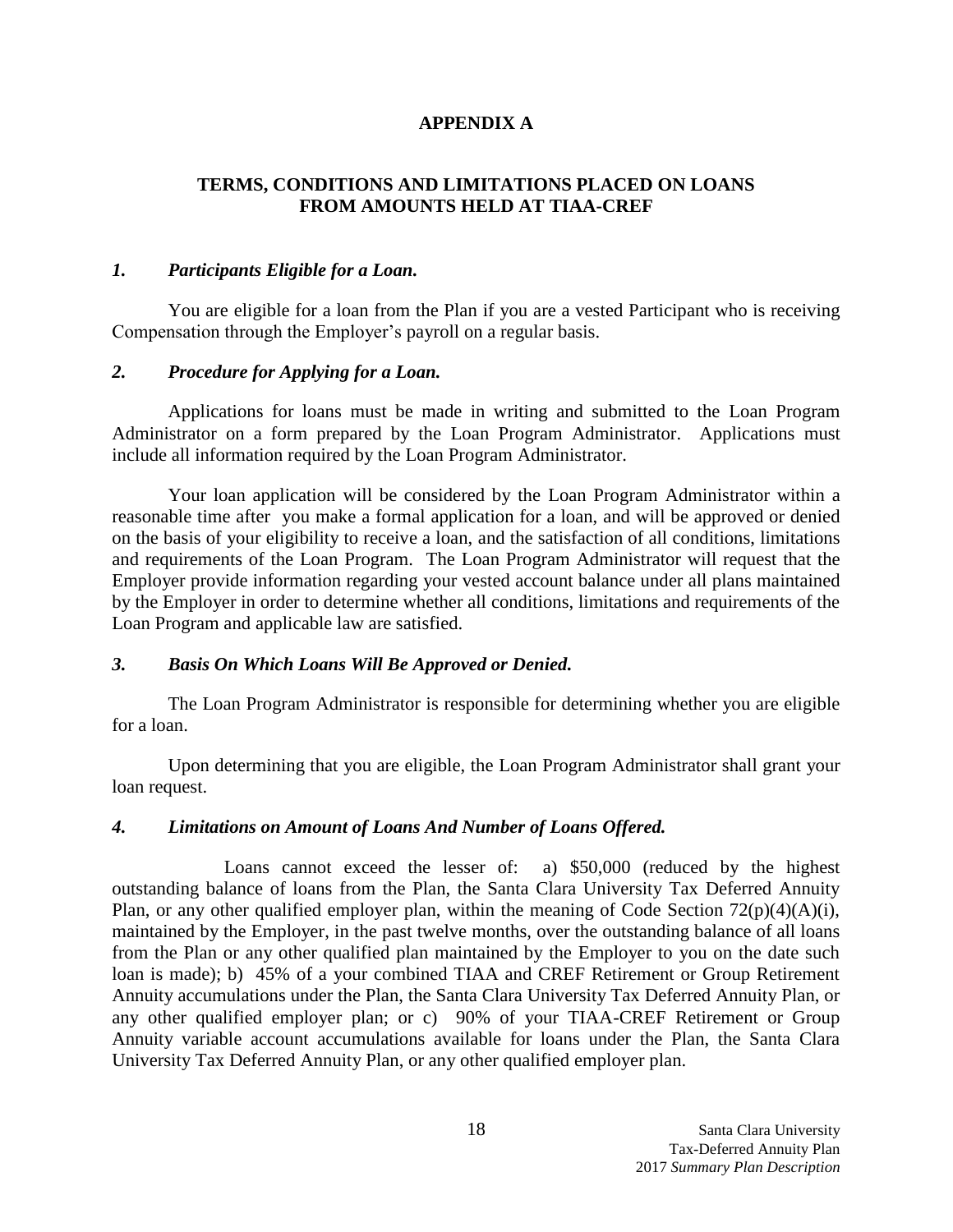The amount of a loan cannot be less than \$1,000. You are allowed more than one outstanding loan at a time.

# *5. Repayment of a Plan Loan.*

A. Repayment Period.

The repayment period of the loan shall not exceed 5 years unless the loan is used to acquire a dwelling unit that is to be used as your principal residence, in which case the repayment period for the loan may be 10 or any lesser number of whole years.

# B. Repayment Schedule.

Your loan will be repaid on a definite repayment schedule that requires substantially level amortization of such loan, with payments of principal and interest not less frequently than quarterly. Payments on the loan, together with any and all charges imposed by the Loan Program Administrator in connection with the loan, as determined by the Loan Program Administrator, will be made directly by you unless otherwise specified. Prepayments in full or in part are permitted without penalty. Prepayments reduce the dollar amount of future payments, not the number of payments due.

C. Time and Method of Repayment.

Unless otherwise provided, your first payment is due three (3) months after the first day of the month in which you took the loan. At the onset of the loan, you may choose to make subsequent payments monthly or quarterly. TIAA-CREF may establish a repayment schedule that requires more frequent payments. TIAA-CREF loans are repayable over the term of the loan by personal check, submitted to TIAA-CREF, or by TIAA-CREF's Automatic Repayment service (electronic transfer of funds from the Participant's bank account). If you choose to make repayments monthly must make repayment by Automatic Repayment.

If you choose to repay the loan quarterly, you may elect to change to monthly payments. However, if you choose to repay the loan monthly, you may not change that election to repay the loan on a quarterly basis.

D. Suspension of Loan Payments.

Your loan payments may be suspended for certain leaves of absences in accordance with Code section 414(u), related regulations and the Uniformed Services Employment and Reemployment Rights Act of 1994.

E. Repayment upon Distribution.

If, at the time benefits are to be distributed (or to commence being distributed) to you with respect to a separation of service, there remains any unpaid balance of a loan, such unpaid balance shall, to the extent consistent with Department of Labor Regulations, become immediately due and payable in full. Such unpaid balance, together with any accrued but unpaid interest on the loan, will be deducted from your TIAA-CREF account or annuity that serves as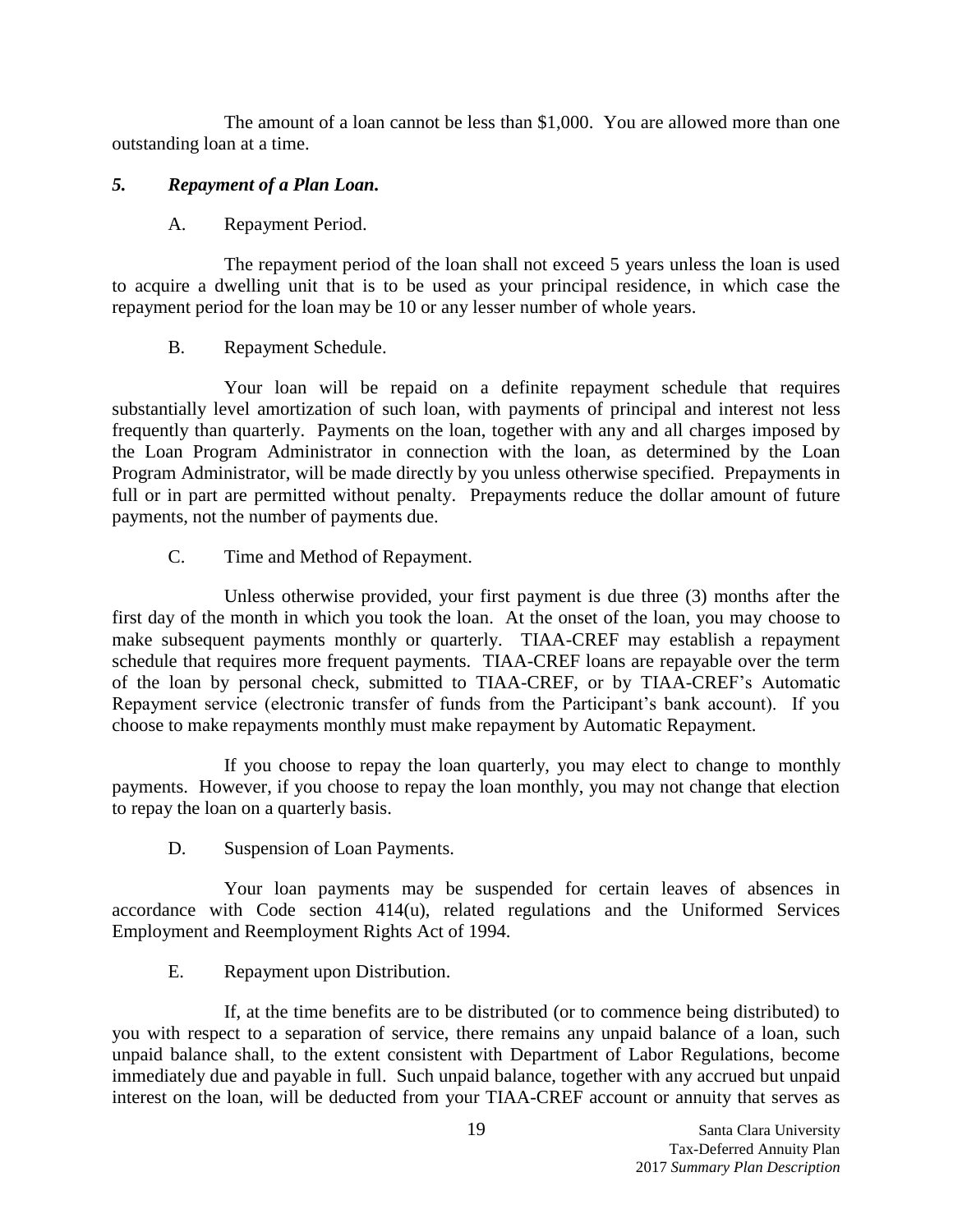collateral for the loan, subject to the default provisions below, before any distribution of benefits is made.

# *6. Reasonable Rate of Interest.*

Any loan granted or renewed under this Loan Program must bear a reasonable rate of interest. The loan's initial rate of interest is based on the Moody's Corporate Bond Yield Average for the calendar month ending 2 months before your loan was issued. Thereafter, the interest rate may, under certain circumstances, be adjusted once a year on the first day of the month in which your loan was originally issued to reflect changes in the Moody's Corporate Bond Index. TIAA-CREF recalculates your payments if there is a change to the interest rate being charged on the loan. Such adjustments and recalculations will be made in a uniform and consistent manner.

# *7. Spousal Consent.*

If you are married, you must obtain spousal consent to receive a loan. Any such spousal consent will acknowledge the possibility that an amount to be paid under the terms of the Plan might be reduced by the amount of the outstanding balance of the loan, fees and interest due thereon. If such spousal consent is given at the time that the loan is made, any such subsequent reduction of a distribution will be made (without further consent), even if you are married to a different spouse at the time of the subsequent reduction. The spouse's consent will acknowledge the effect of such loan and the spouse's signature shall be witnessed by a Plan representative or a notary public. A new spousal consent will be required upon any renegotiation, extension, renewal or other revision to any such loan or the granting of a new loan under the Plan.

# *8. Loan Fees.*

Currently, TIAA-CREF does not charge an origination or loan maintenance fee. This may change in the future.

# *9. Adequate Security.*

The loan must be adequately secured by collateral of sufficient value to secure repayment of the loan principal and interest. Such collateral must be pledged to the Plan so that it may be sold, foreclosed upon, or otherwise disposed of upon default of repayment of the loan.

Unless otherwise specified by the terms of the loan, the Loan Program Administrator requires you to pledge 110% of the value of your loan as collateral for any outstanding loan to you from the Plan. Example: If you borrow \$36,000, you will need to keep 110% of this amount, or \$39,600, as collateral in a TIAA-CREF retirement loan annuity. However, no more than 50% of your vested interest in the Plan (determined immediately after origination of the loan) may be considered as security for the outstanding balance of all Plan loans made to you.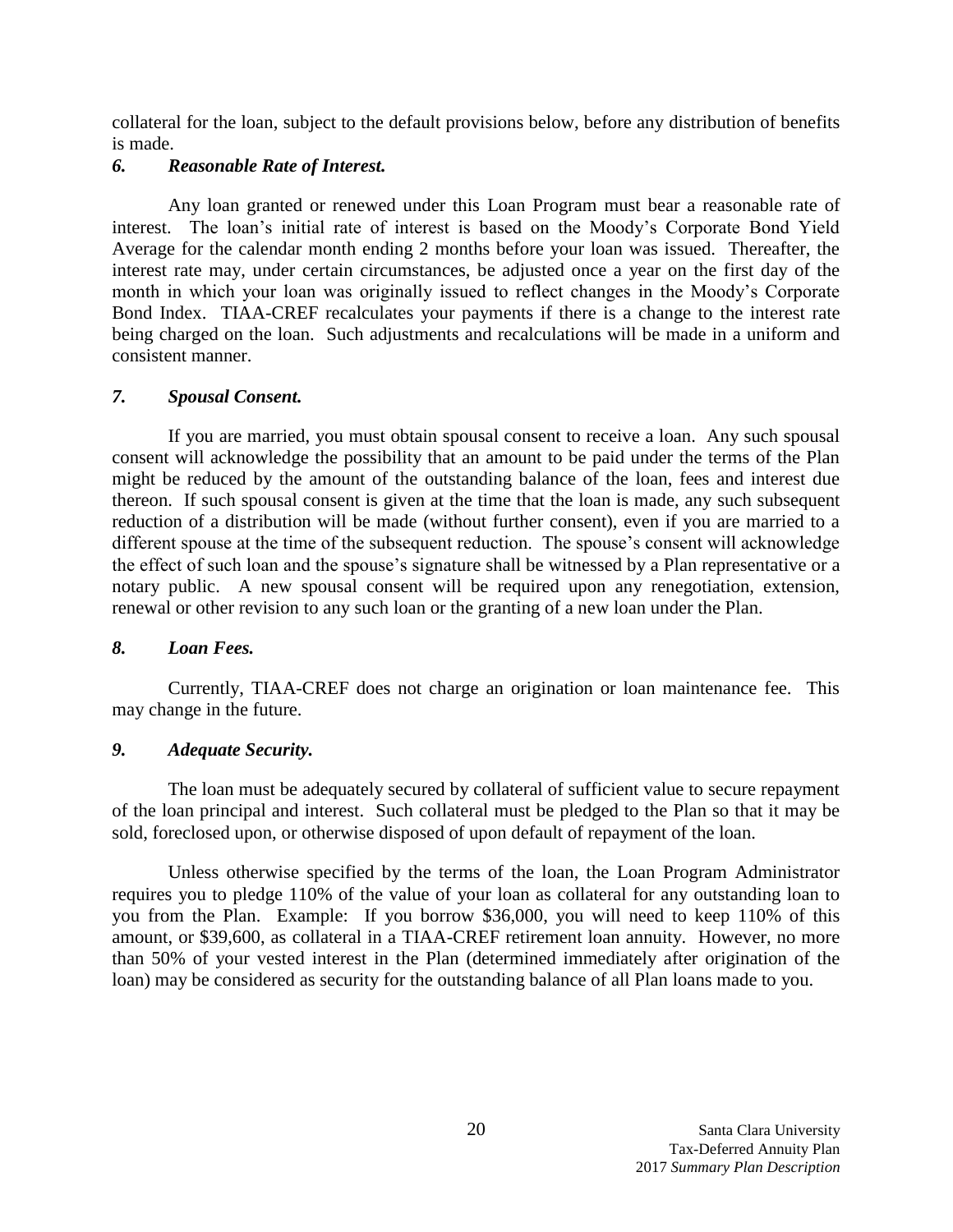# **10.** *Default of Plan Loan.*

If your loan payment has not been made by the last day of the month that it is due, the loan will be in default and the Loan Program Administrator will notify you in writing. If you do not make the payment by the last day of the calendar quarter following the calendar quarter in which such payment was due, the outstanding loan balance will be deemed distributed and reported to the IRS accordingly.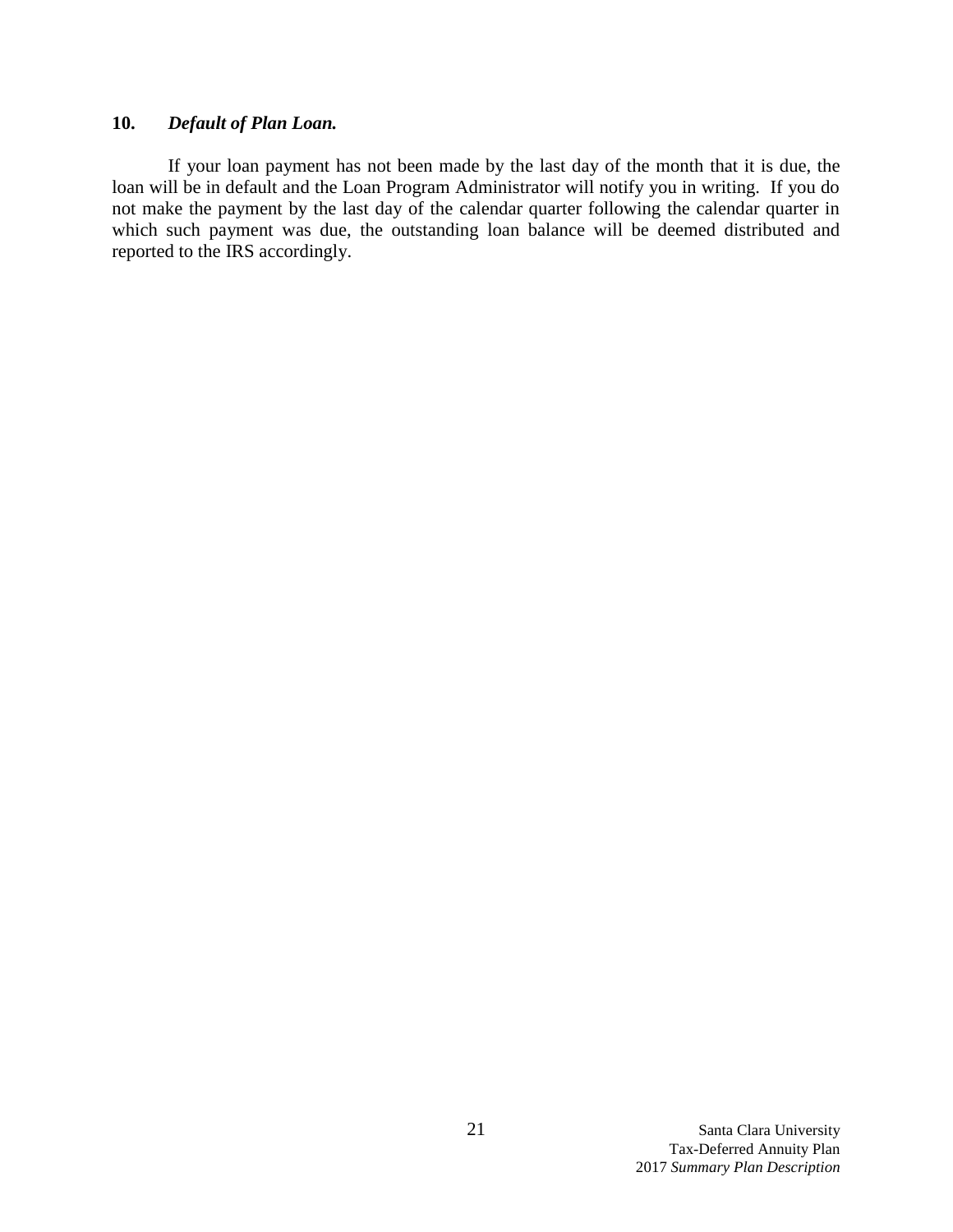## **APPENDIX B**

# **TERMS, CONDITIONS AND LIMITATIONS PLACED ON LOANS FROM AMOUNTS HELD AT FIDELITY INVESTMENTS**

## *1. Participants Eligible for a Loan.*

You are eligible for loans from the Plan if you are receiving Compensation through the Employer's payroll on a regular basis.

# *2. Procedure for Applying for a Loan.*

Applications for loans must be made in writing and submitted to the Loan Program Administrator on a form prepared by the Loan Program Administrator. Applications must include all information required by the Loan Program Administrator.

Your loan application will be considered by the Loan Program Administrator within a reasonable time after you make a formal application for a loan, and will be approved or denied on the basis of your eligibility to receive a loan, and the satisfaction of all conditions, limitations and requirements of the Loan Program. The Loan Program Administrator will request from the Employer information regarding your vested account balance under all plans maintained by the Employer in order to determine whether all conditions, limitations and requirements of the Loan Program and applicable law are satisfied.

The foregoing procedures are subject to any provisions relating to loan processing set out in any recordkeeping or administrative services agreement between Fidelity Investments and the Employer for the Plan and any changes of those provisions.

## *3. Basis On Which Loans Will Be Approved or Denied.*

The Loan Program Administrator determines whether you are eligible for a loan.

Upon determining that you are eligible, the Loan Program Administrator will inform the Trustee that you are eligible to receive a loan under the Plan's Loan Program and will direct the Trustee to grant the loan request.

## *4. Limitations on Amount of Loans And Number of Loans Offered.*

Loans cannot exceed the lesser of \$50,000 (reduced by the highest outstanding balance of loans from the Plan, the Santa Clara University Tax Deferred Annuity Plan, or any other qualified employer plan, within the meaning of Code section  $72(p)(4)(A)(i)$ , maintained by the Employer, in the past twelve months, over the outstanding balance of all loans from the Plan or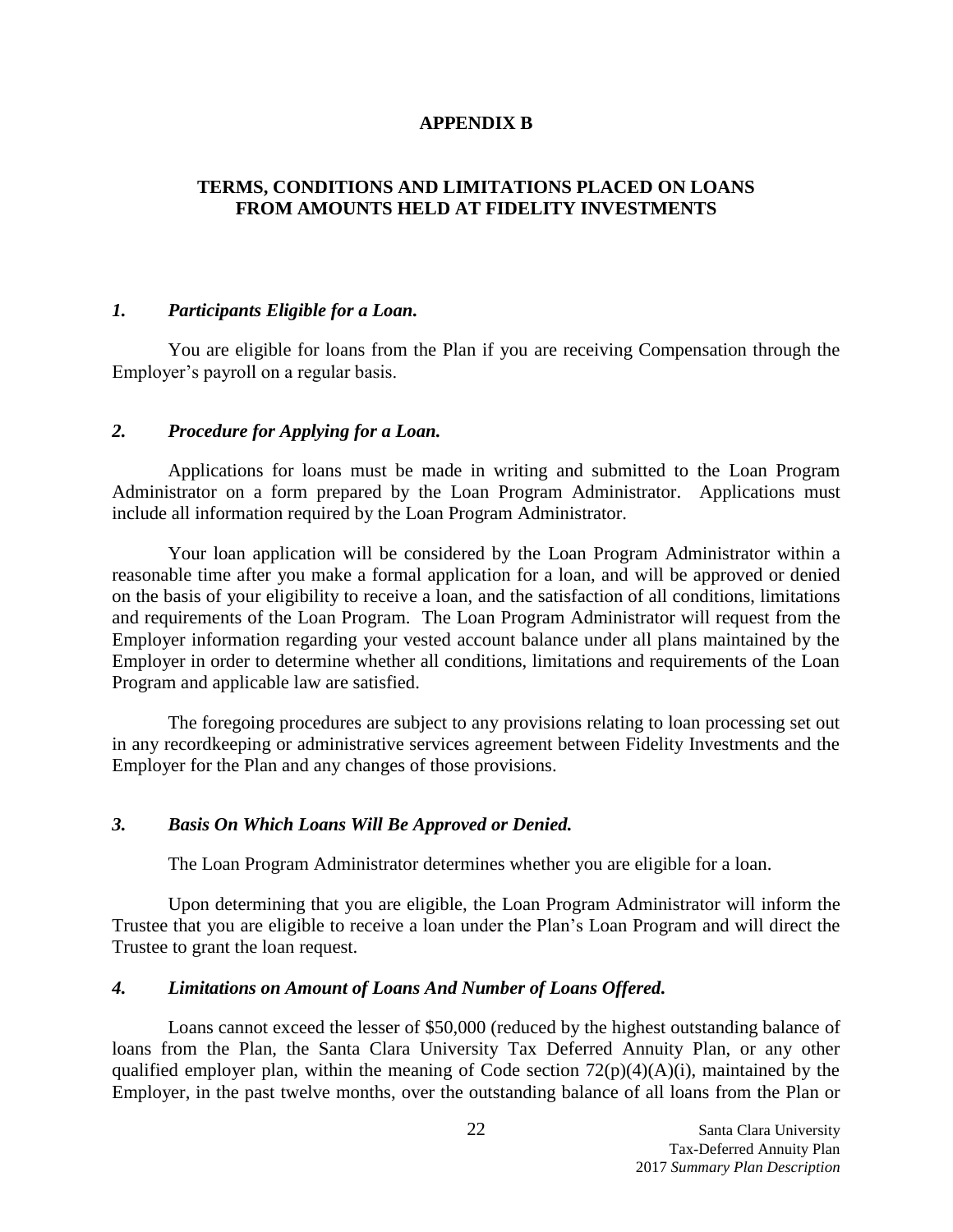any other qualified plan maintained by the Employer to you on the date such loan is made), or the greater of 50% of the vested portion of your Account balance under those plans as of the most recent valuation for such account produced by the Trustee.

The amount of a loan cannot be less than \$1,000. You are allowed one outstanding loan from the Plan at a time. You may be eligible for a loan from the Santa Clara University Tax Deferred Annuity Plan. However, the amount of your loans in the aggregate cannot exceed the amount described above.

# *5. Repayment of a Plan Loan.*

# A. Repayment Period.

The repayment period of the loan cannot exceed 5 years unless the loan is used to acquire a dwelling unit which is to be used as your principal residence, in which case the repayment period for the loan may be 15 or any lesser number of whole years.

# B. Repayment Schedule.

Your loan will be repaid on a definite repayment schedule that requires substantially level amortization of such loan, with payments of principal and interest not less frequently than quarterly. Payments on the loan, together with any and all charges imposed by the Loan Program Administrator or Trustee in connection with the loan, as determined by the Loan Program Administrator, will be made directly by the Participant unless otherwise specified. Prepayments of the full outstanding loan balance shall be permitted without penalty.You may not make a partial prepayment on your loan.

C. Method of Repayment.

Loans made from accounts invested with Fidelity shall be repayable by electronic transfer of funds (ACH).

D. Suspension of Loan Payments.

Your loan payments may be suspended for certain leaves of absence, as permitted under Code section 72(p) and the regulations thereunder, Code section 414(u) and the Uniformed Services Employment and Reemployment Rights Act of 1994.

E. Repayment upon Distribution.

If, at the time benefits are to be distributed (or to commence being distributed) to you with respect to a separation of service, your loan has not been fully repaid, such unpaid balance will, to the extent consistent with Department of Labor Regulations, become immediately due and payable in full. Such unpaid balance, together with any accrued but unpaid interest on the loan, will be deducted from your accounts, subject to the default provisions below, before any distribution of benefits is made.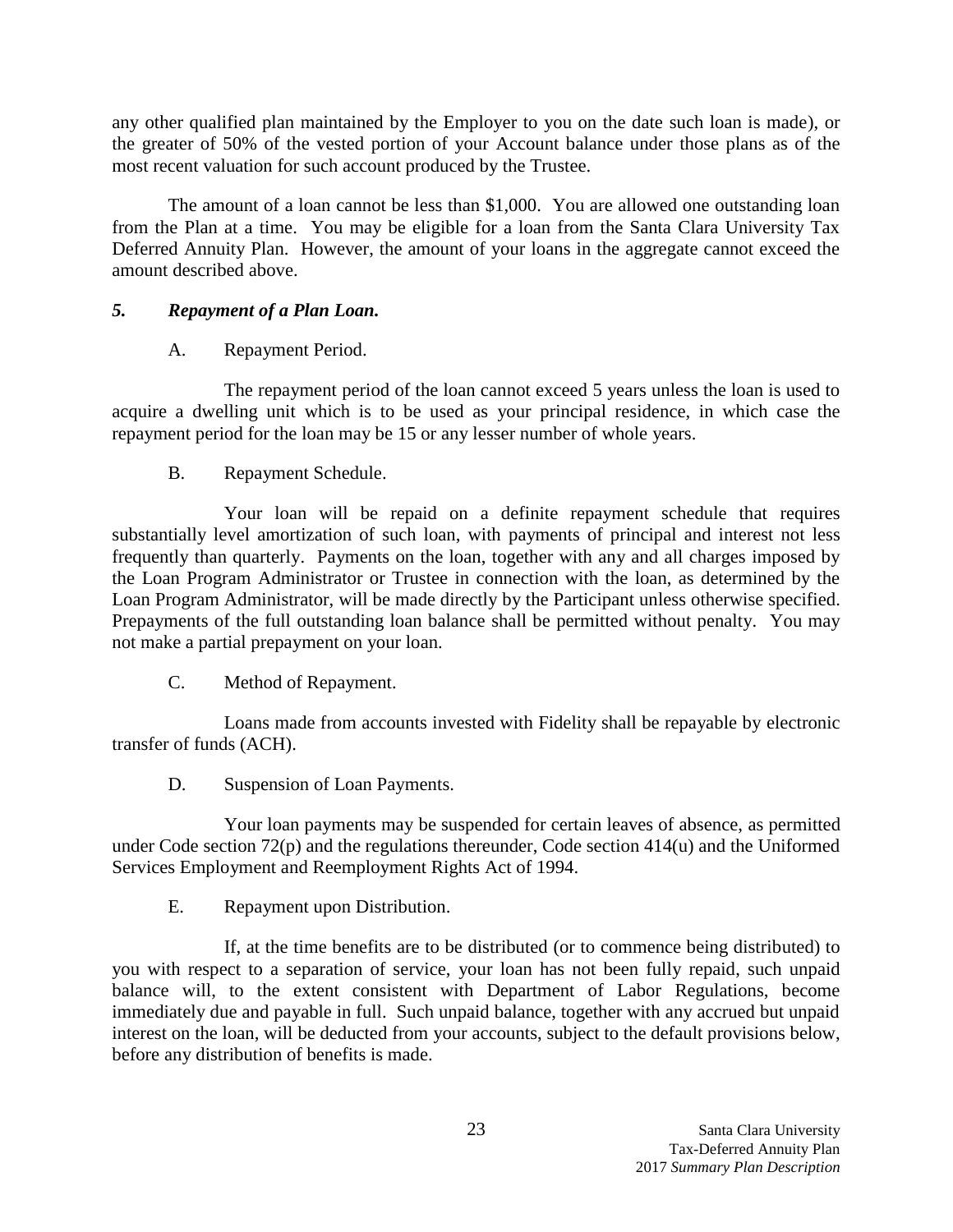# *6. Reasonable Rate of Interest.*

Any loan granted or renewed under this Loan Program shall bear a reasonable rate of interest. For accounts that are invested with Fidelity, a loan's fixed rate of interest shall be equal to the prime rate in effect at the beginning of the calendar quarter in which the loan is processed (as reported in the Wall Street Journal), plus 1%.

# *7. Spousal Consent.*

If you are married, you must obtain written spousal consent to receive a loan. Any such spousal consent must acknowledge the possibility that an amount to be paid under the terms of the Plan might be reduced by the amount of the outstanding balance of the loan, fees and interest due thereon. If such spousal consent is given at the time that the loan is made, any subsequent reduction of a distribution will be made (without further consent), even if you are married to a different spouse at the time of the subsequent reduction. Your spouse's consent must acknowledge the effect of such loan and your spouse's signature must be witnessed by a Plan representative or a notary public. A new spousal consent is required upon any renegotiation, extension, renewal or other revision to any such loan or the granting of a new loan under the Plan.

# *8. Loan Fees.*

You are responsible for the expenses and costs associated with a loan. Such fees include the one-time application fee and any loan maintenance fee charged by the Trustee. These fees will be charged to your account. Currently, Fidelity Investments charges a \$25 origination fee and a \$12.50 per quarter maintenance fee.

# *9. Accounting of Loan.*

All loans made pursuant to the Loan Program are considered a direct investment from your account(s) maintained under the Plan. As such, all payments of principal and interest made by you will be credited only to your account(s).

# *10. Funding of Loan.*

Loans will be funded pro-rata from your Accounts held at Fidelity Investments.

# *11. Adequate Security.*

Your loan must be adequately secured by collateral of sufficient value to secure repayment of the loan principal and interest. Such collateral must be pledged to the Plan so that it may be sold, foreclosed upon, or otherwise disposed of if you default on repayment of the loan.

Unless otherwise specified by the terms of the loan, the Loan Program Administrator requires you to pledge a portion of the value of your Accounts as collateral for any outstanding loan to you from the Plan. No more than 50% of your vested interest in any plan maintained by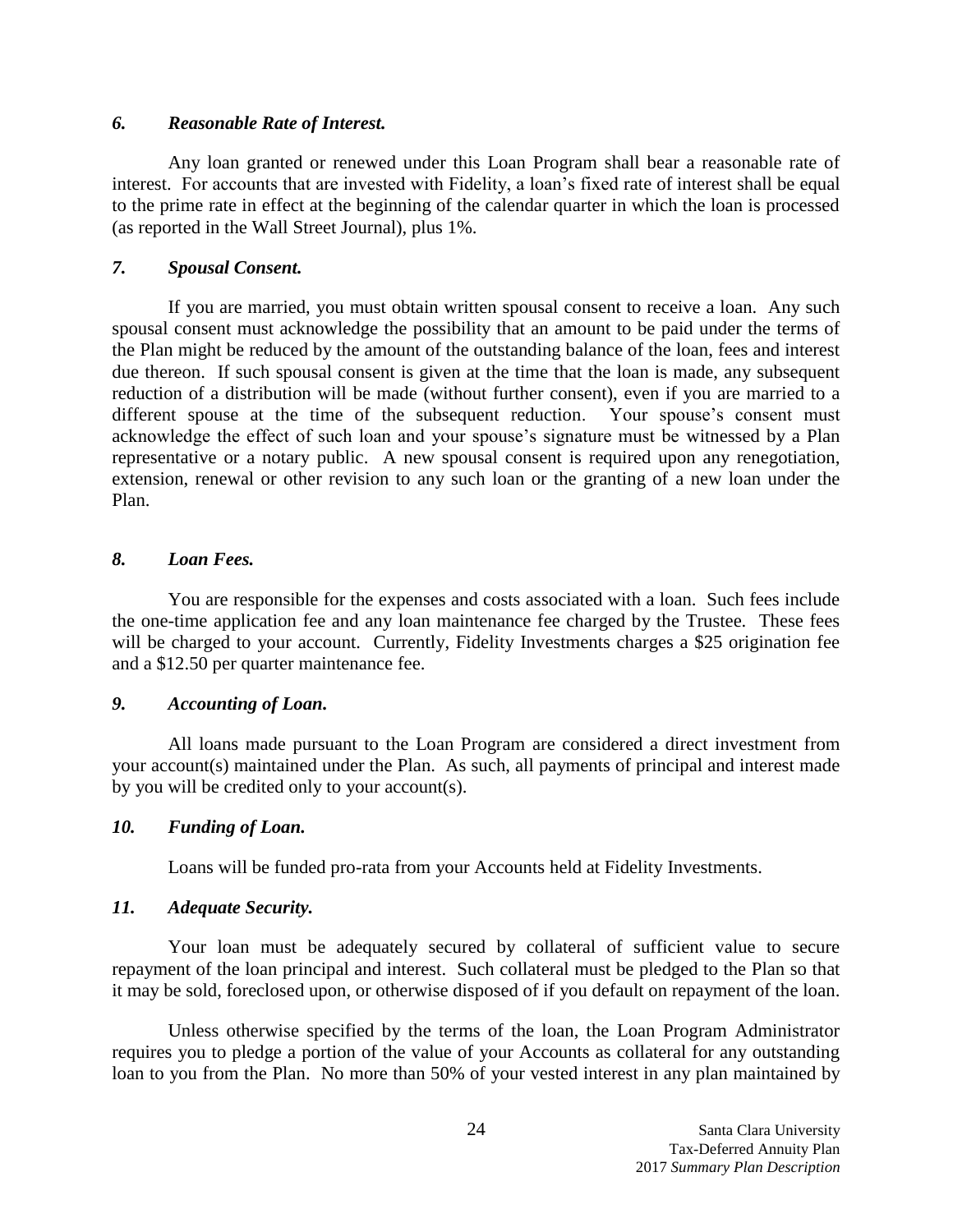the Employer (determined immediately after origination of the loan) may be considered as security for the outstanding balance of all loans made to you from such plans.

# *12. Default of Plan Loan.*

If your loan payment has not been made within 30 days after it is due, the Loan Program Administrator shall notify you in writing. If you do not make the payment by the last day of the calendar quarter following the calendar quarter in which such payment was due, your loan shall be in default.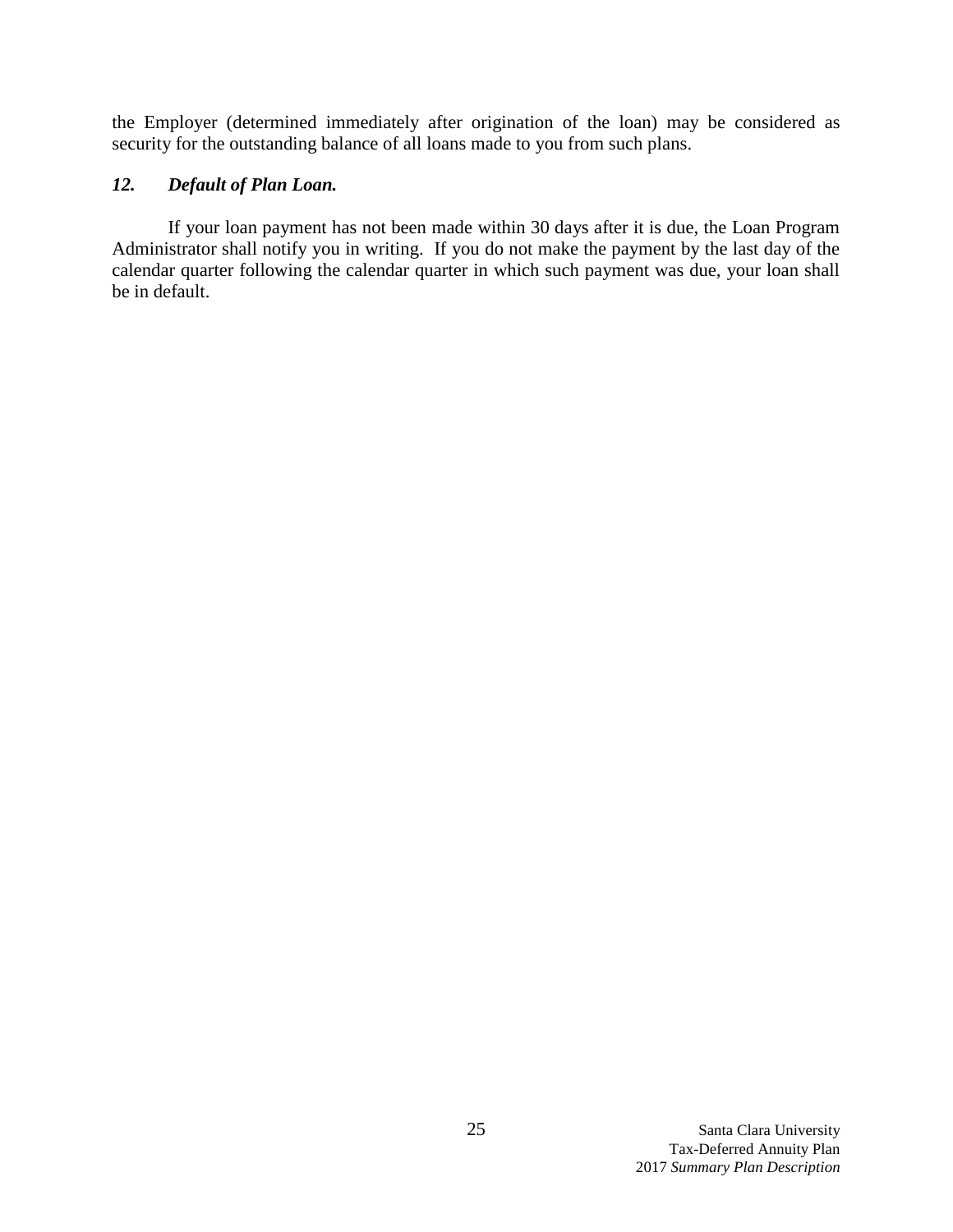# **TABLE OF CONTENTS**

# **Page**

| IV. Are There Any Actions I Need To Take When I Become a Participant?3                 |
|----------------------------------------------------------------------------------------|
|                                                                                        |
| VI. Are There Limits On the Amounts That Can Be Contributed Under The Plan?5           |
| VII. What Is the Difference Between Roth Elective Deferrals and Pre-tax Deferrals?     |
|                                                                                        |
|                                                                                        |
|                                                                                        |
|                                                                                        |
|                                                                                        |
|                                                                                        |
|                                                                                        |
|                                                                                        |
| XVI. Under What Circumstances Can I Receive A Hardship Distribution from the Plans?12  |
| XVII. Under What Circumstances Can I Receive An In-Service Distribution from the       |
| XVIII. How Is A Partial Distribution Made If I have Elected Both Pre-Tax Deferrals And |
|                                                                                        |
| XX. Can I Roll Over My Distribution To This Plan, An Individual Retirement Account     |